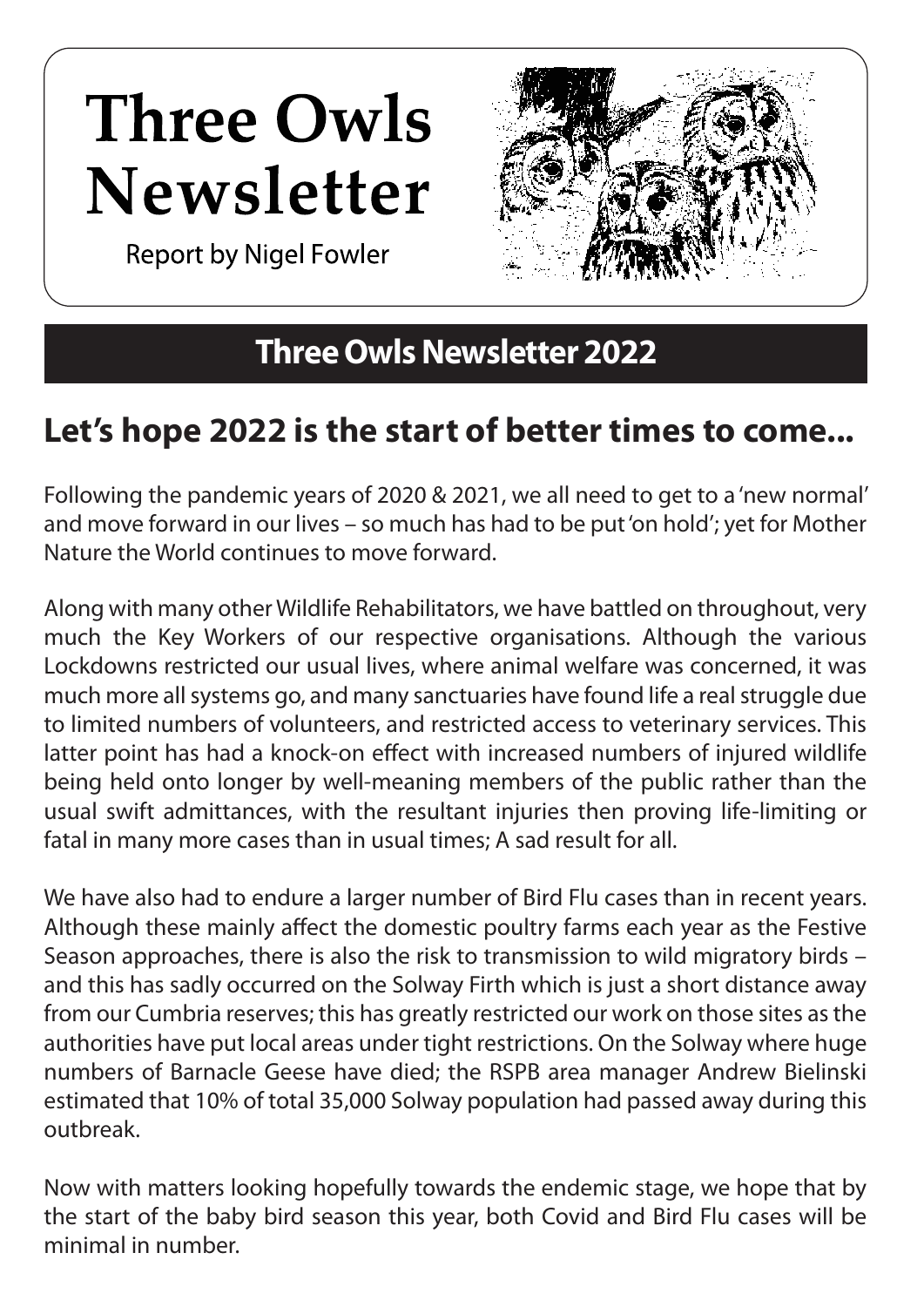## **Looking back over the past year....**

In **January** we endured a cold start to the year. David reported from Tarleton to say that the pond at Three Owls Wood was frozen over completely for an entire 2-week period.



The Greater Spotted Woodpeckers have returned to the Home Reserve and the males are already busy at work hammering away in the tree-tops to create their best effort with a new nesting site to try and win the affections of the females.

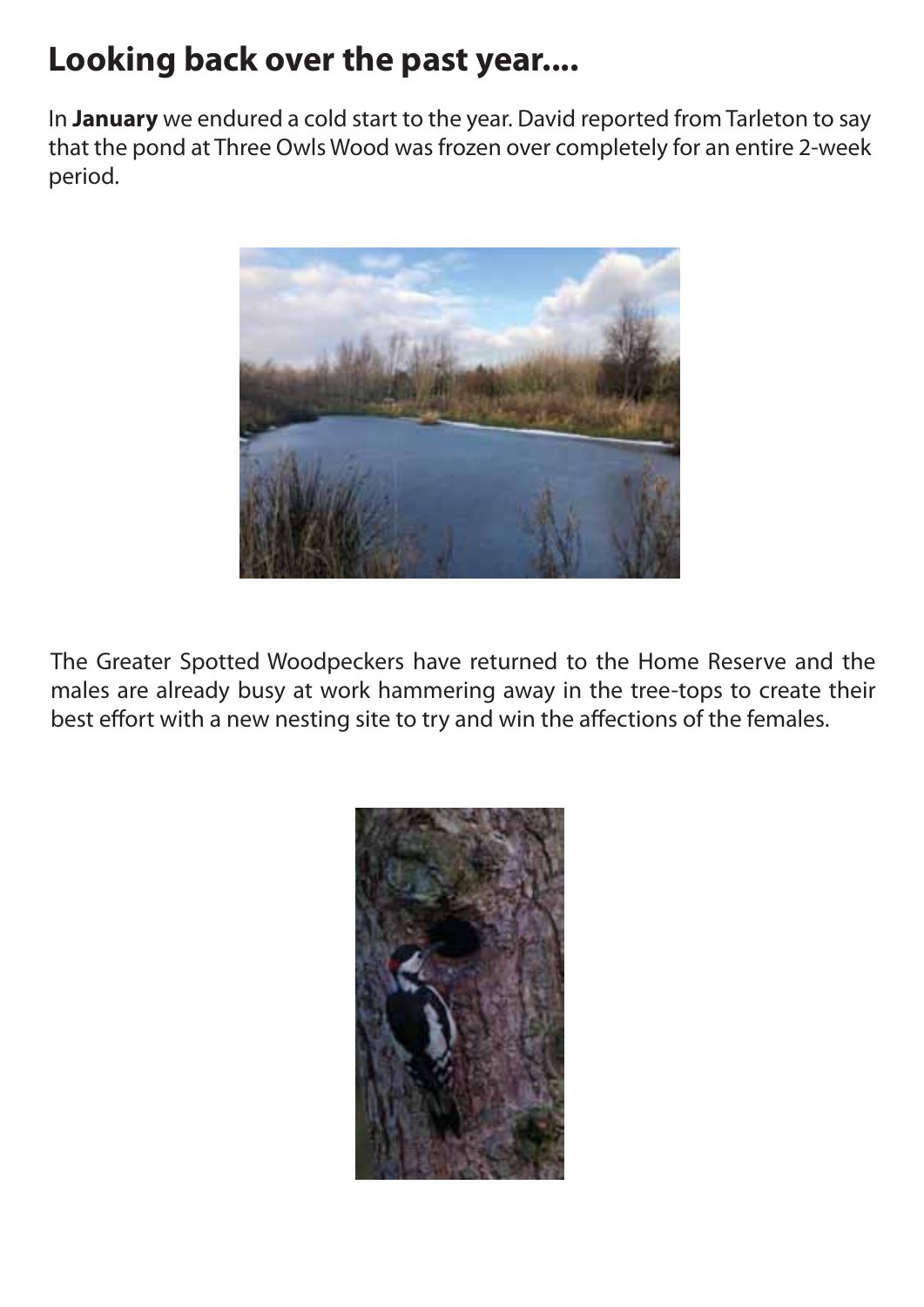This month we had the annual RSPB Birdwatch. With being in the office today, I was able to select 'an hour' of the day in which to conduct my own survey in the garden. I did contemplate doing it on the Home Reserve, but after some thought I decided that may be frowned upon as cheating!

We decided to have 8.15-9.15am this morning, soon after it got light and when 'everyone' was hungry after the frosty night. Food we used to encourage was wild bird seed / sunflower hearts / crushed peanuts / fatballs / dried mealworms. Birds observed were;

 Blackbird (m) **7**, (f) **3** Blue Tit **2** Coal Tit **1** Collared Dove **10** Dunnock **4** Great Tit **2** Jackdaw **17**

Long Tailed Tit **3**  Magpie **4** Nuthatch **3** Robin **5** Wood pigeon **11** Wren **1** *Total 73 birds*

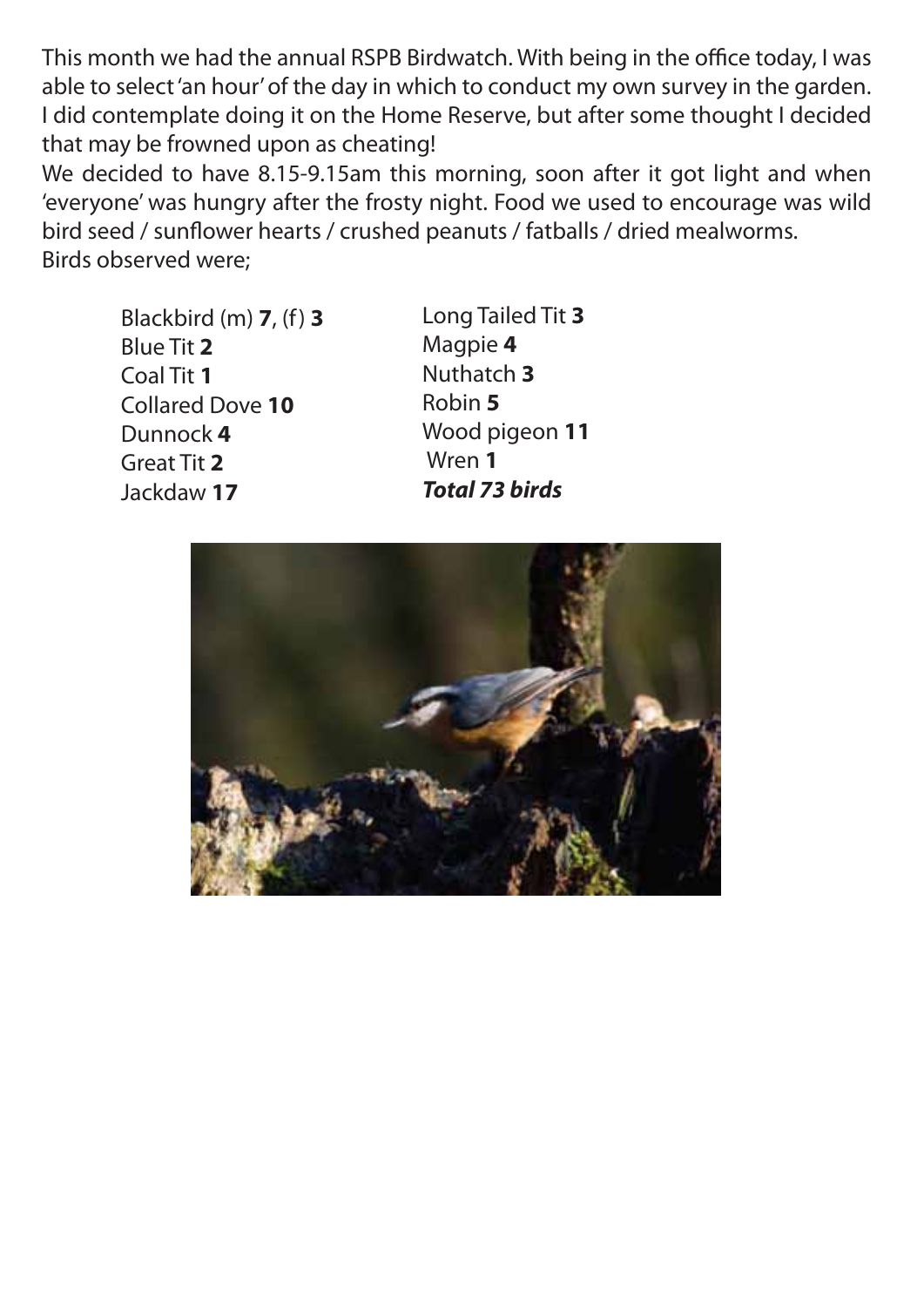In February one of our volunteers qualified for the Volunteer of the Month award whilst working at one of the Lancashire Reserves; Matthew Tobin is pictured here in the process of planting 25 Goat Willow trees.

The Goat Willow is also known as the Pussy Willow, and is one of the small Willow varieties found in ditches, reedbeds, and wet woodland. It is also known to grow on urban waste ground. It is one of the most common of the UK's willows, and well-known for the silver-grey fluffy male catkins that appear in January and turn bright yellow in March.



We announced John Thorpe's sponsored Bike Ride total towards the end of this month; despite the pandemic pressures, he had managed to raise a total of £1066 for his 2020 ride, so only a couple of hundred off his all-time best, and in spite of pandemic conditions. More detail can be found on the 2021 Sponsored Bike Ride in the June and August sections.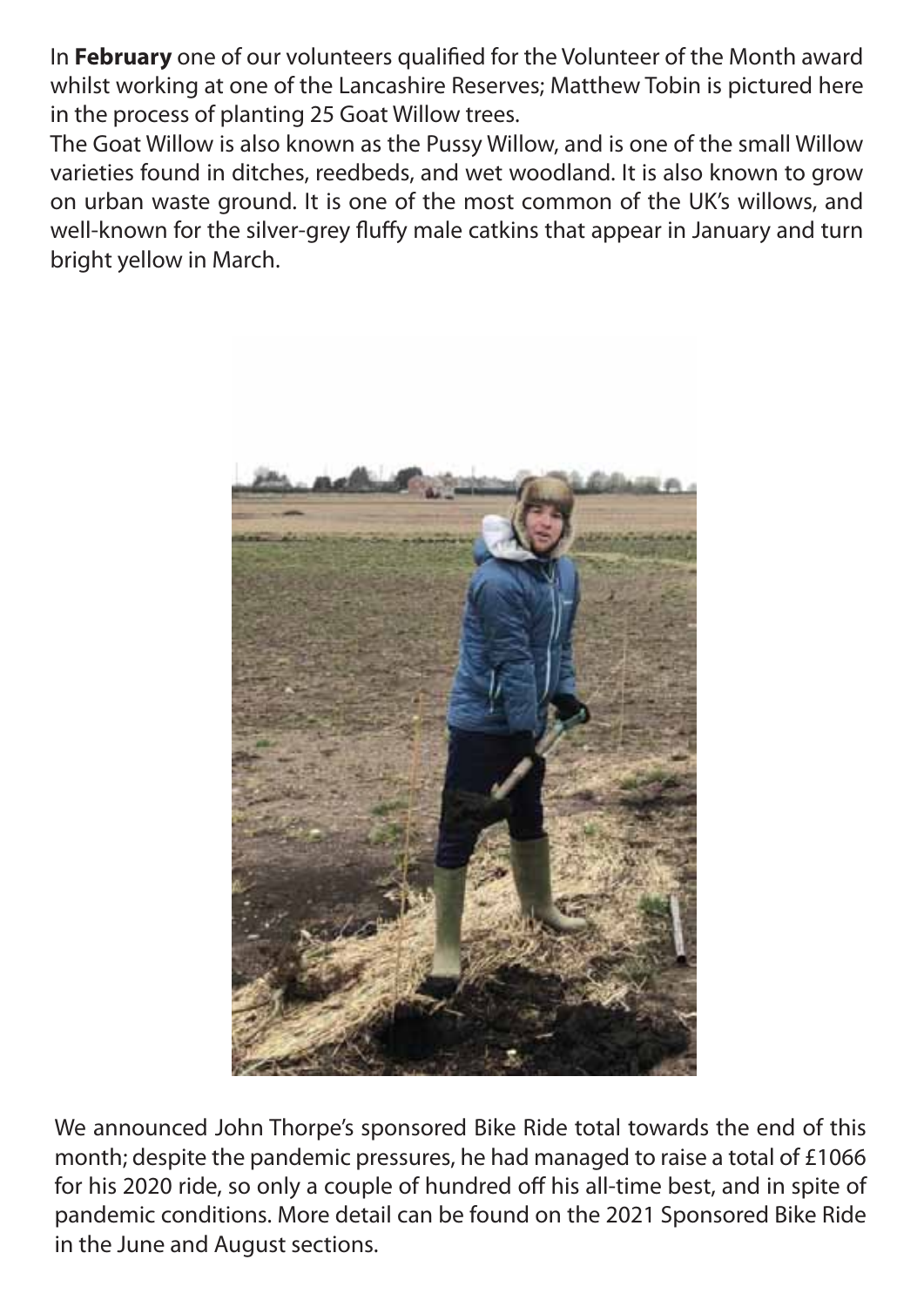In **March** we were mourning the loss of one of our stalwart supporters in Greg Townsley. A larger than life figure at around 6 feet 8" tall, he was a regular visitor to our Home Reserve throughout the years, and with it only being a couple of days since his last visit, the shock hit us all that bit harder, and he was taken from us all too soon. Even now I miss the doorbell ringing as he frequently came with gifts to share.

Our grateful thanks to his mother Lorraine who thoughtfully directed all donations in his memory to Three Owls, and over £300 was raised in this way. Rest in Peace, Greg.



Later this month I was called to assist at another Sanctuary to help a barn owl admitted with a broken top beak, having suffered a collision with a lorry. The case was urgent as the top beak had pushed right in, and was damaging the flesh inside the bottom of the lower beak (none of the local vets were able to assist); hence it was a Thursday evening dash over to Meltham Wildlife Rescue in West Yorkshire, to put my years of knowledge and experience to the test once more. The beak was successfully repaired, and the bird went to the vets for x-rays the following day. The broken wing was confirmed and we hoped to be able to pin this in due course, but alas the owl passed away overnight on Saturday – the impact of its other injuries simply too much for the fragile life to bear.

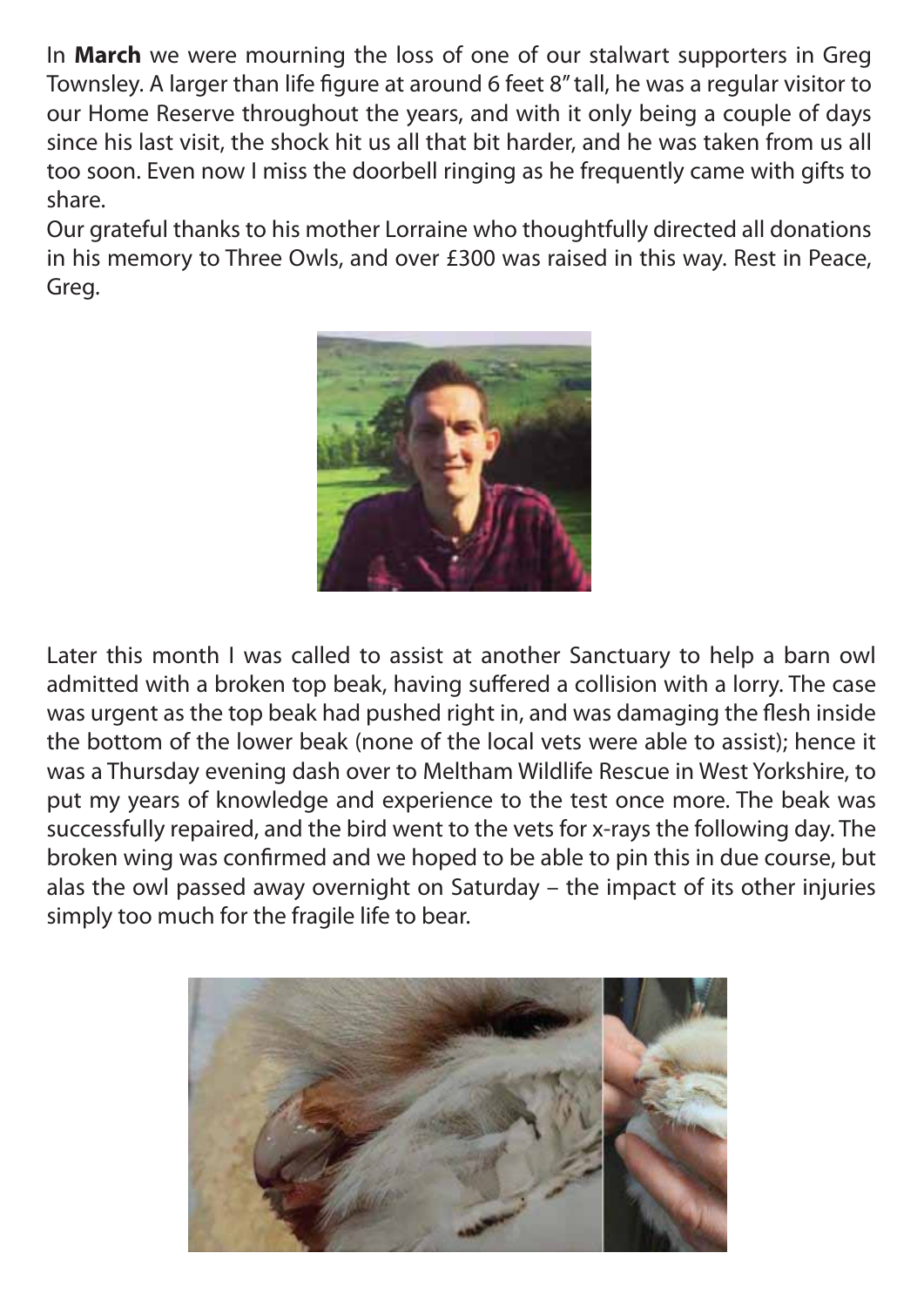On a brighter note, following my usual Sunday visit to Meltham to advise on current treatments for those needing specialist care and to help with staff training, I was able to take a full van-load of donated foodstuffs from the Home Reserve at Rochdale up to our most northerly Reserves and the hospitals of Knoxwood Wildlife Rescue at Wigton near Carlisle. This is SO welcome to the team up there; all their charity shops have now been closed several months, and funds are very much at a premium ... and still the casualties continue to pile in.

Into **April**, and David wrote his report from the Three Owls Wood where he was thrilled to find around 15 wild Cowslips - clearly now a well-established plant. He also recorded a smart looking pair of Canada Geese on the pond, and noted that all of the frogspawn had hatched into tiny tadpoles.



That same month I also wrote a report on some of the background work that goes on at Three Owls; which few people get to see;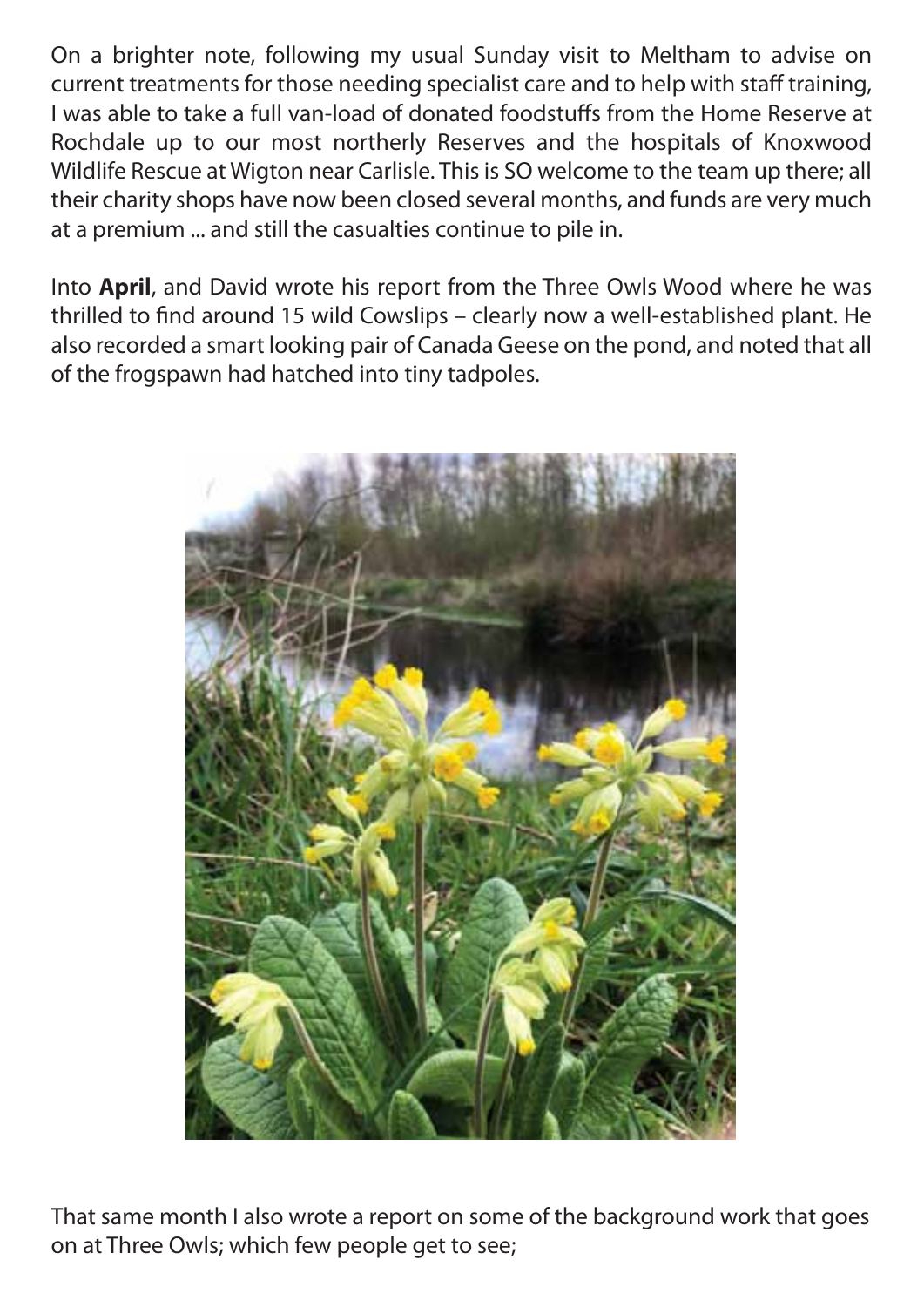People often seem to be amazed when around me regarding the highly varied number of calls/emails/messages from around the globe seeking assistance for wild birds in distress. Sometimes I do surprise myself at how easily I can recollect a treatment from a similar circumstance – even when it has happened many years or even decades ago. However, given that I have been doing this for over 44 years; I should be pretty good by now! Certainly it is getting busier now and my evenings are usually speaking with other rescues and vets regarding treatments and viable operations, the weekend calls are often from the general public who have found their local rescue phone either fully engaged, or alas the rescue is temporarily full. Many times, I find these birds did not NEED admitting anyway, and I am able to advise how to care for the bird where found – and it is rewarding when people do update later to say to both our joys that the advice given/received was successful and the bird is safely back in the wild. Remember to look at the ADVICE pages on our website to find a wealth of information to help in the majority of cases.

The photos attached to the report below are a pair of very different scenario broken wing x-rays, sent onto me for evaluation and advice by different vets.

The first is a straight-forward break which is fairly common, and can be successfully repaired to enable 95-100% repair and it is rare that the bird cannot be returned to live a full life in the wild, even in the case of such as kestrels or barn owls which need to be able to hover.

The second is a very nasty break where the wing is completely smashed. Sadly in this case, there was no kinder option than for the bird to be put to sleep.

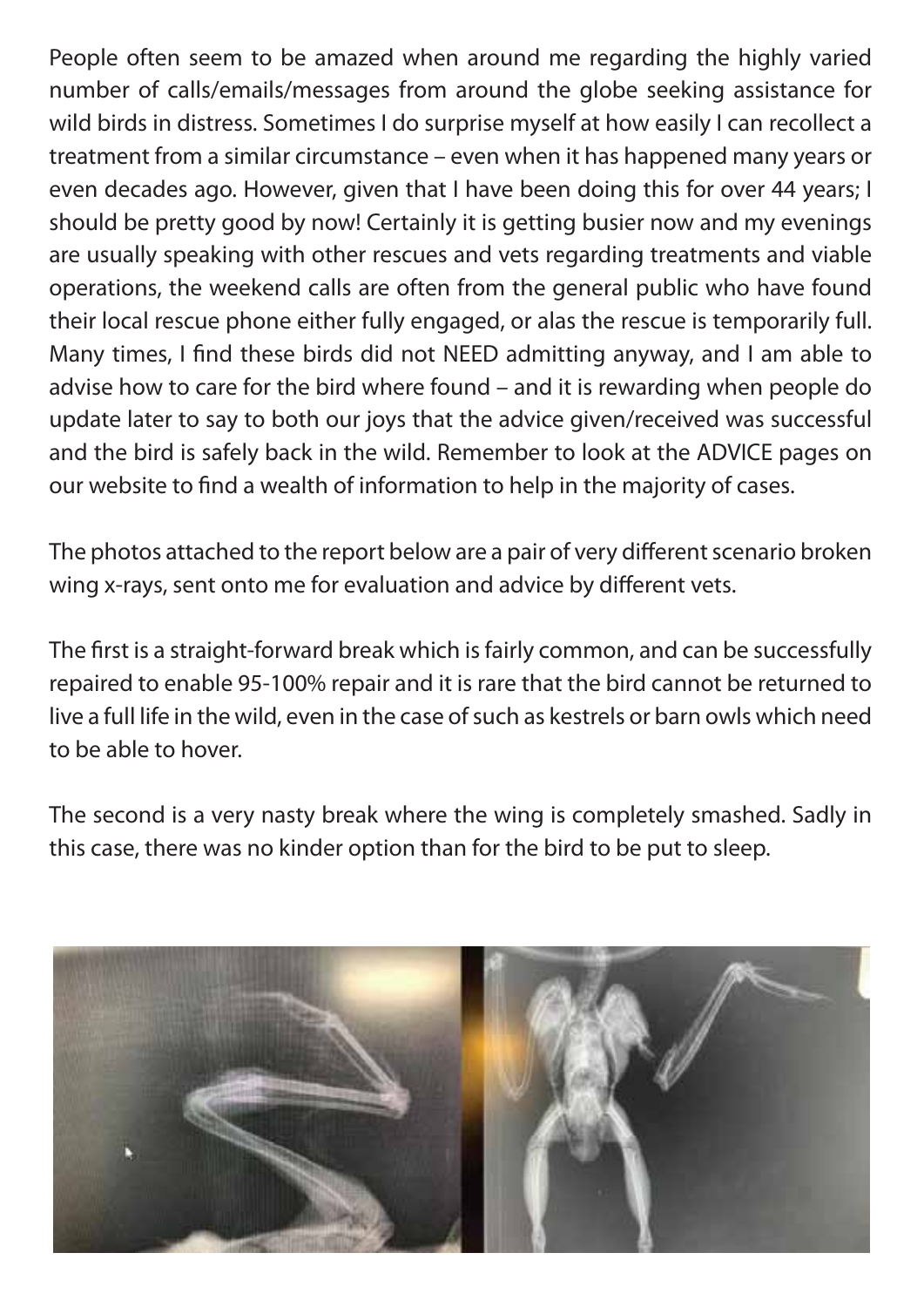Some frustratingly sad news from the Home Reserve...

It has been very noticeable over the last 12 months, that mirroring the number of people flying drone aircraft on the playing fields near to the Home Reserve, there has been a marked reduction in the number of herons using the reserve as a place of safety to live in the treetops.

Even more so this Spring, when on 10th April the first of the heron chicks were heard in the nest, followed the following day by the cries of the second. Alas, this joy was short-lived, as the nest fell silent within the following five days, and clearly the chicks were no more.

This is not to say that the drone operators have directly killed the chicks (this year I suspect the continued frosts late into the year may have claimed their fragile lives), but clearly the herons airspace is no longer the place of sanctuary it once was. In 2020 alone, we found 11 drones (or parts thereof) having crashed onto the nature reserve. Stern words have been had with the operators (where known), and they each now know of the damage they have caused. This is the first year in decades that we do not currently have any heron chicks on the reserve; we can but hope that the parents will lay a fresh clutch and that people will keep their aircraft away from the wildlife - and the Reserves in general.



Into **May** now, and I noted that we had already made a further four trips in the last 7 weeks northwards to our distant reserves near Wigton in Cumbria; in order to give rescued birds the very best chance of a full and successful return to the wild. It is hoped that we can do a further trip next weekend to relocate an orphaned heron chick,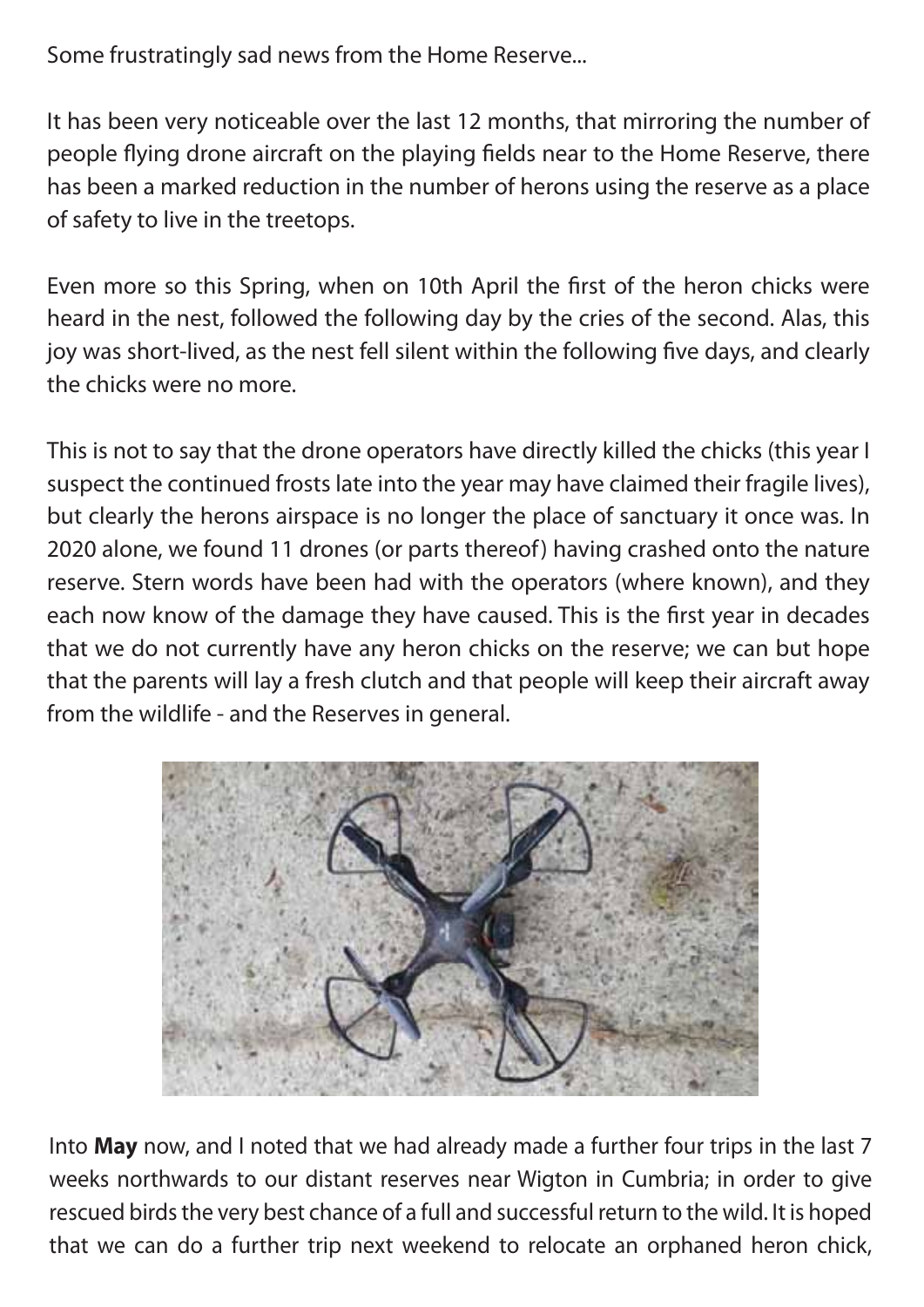as while the rescue it resides at just now can cope with the current stage, we have to ensure that it doesn't imprint which could render a successful release non-viable in the weeks to come. The team up at Knoxwood have the facilities to complete the birds' upbringing and with our reserves alongside and their own heronry in the treetops above, it is an ideal location for this rehabilitation to complete. We do of course fully load the car with other items to help them save/raise money in the process – thank you so much for all these donations.



The weather was rather glum on the way up, but the welcome was heart- warming, and it was great to see the bird swiftly admitted into their care for what will be the final stages of its rehabilitation. People may ask "why take it all that way, when you could have reared it in Rochdale?" Yes, it could have been reared in most sanctuaries; however with any such predatory bird, there is an extra responsibility upon the rehabilitator to ensure that the orphaned bird is not imprinted (made tame) in any way, as this could prove fatal not only for the bird, but for any human/smaller animal it comes into contact with.

When we had the hospitals in Rochdale I would see a number of such imprinted birds each year; where people had found and reared birds at home and then put them back in the wild. Alas, many of these would be killed by cats/cars/people/weather or even other birds within the first 48 hours of being free, as they had no knowledge of what to do and their feathers were not weathered having been kept inside peoples' houses.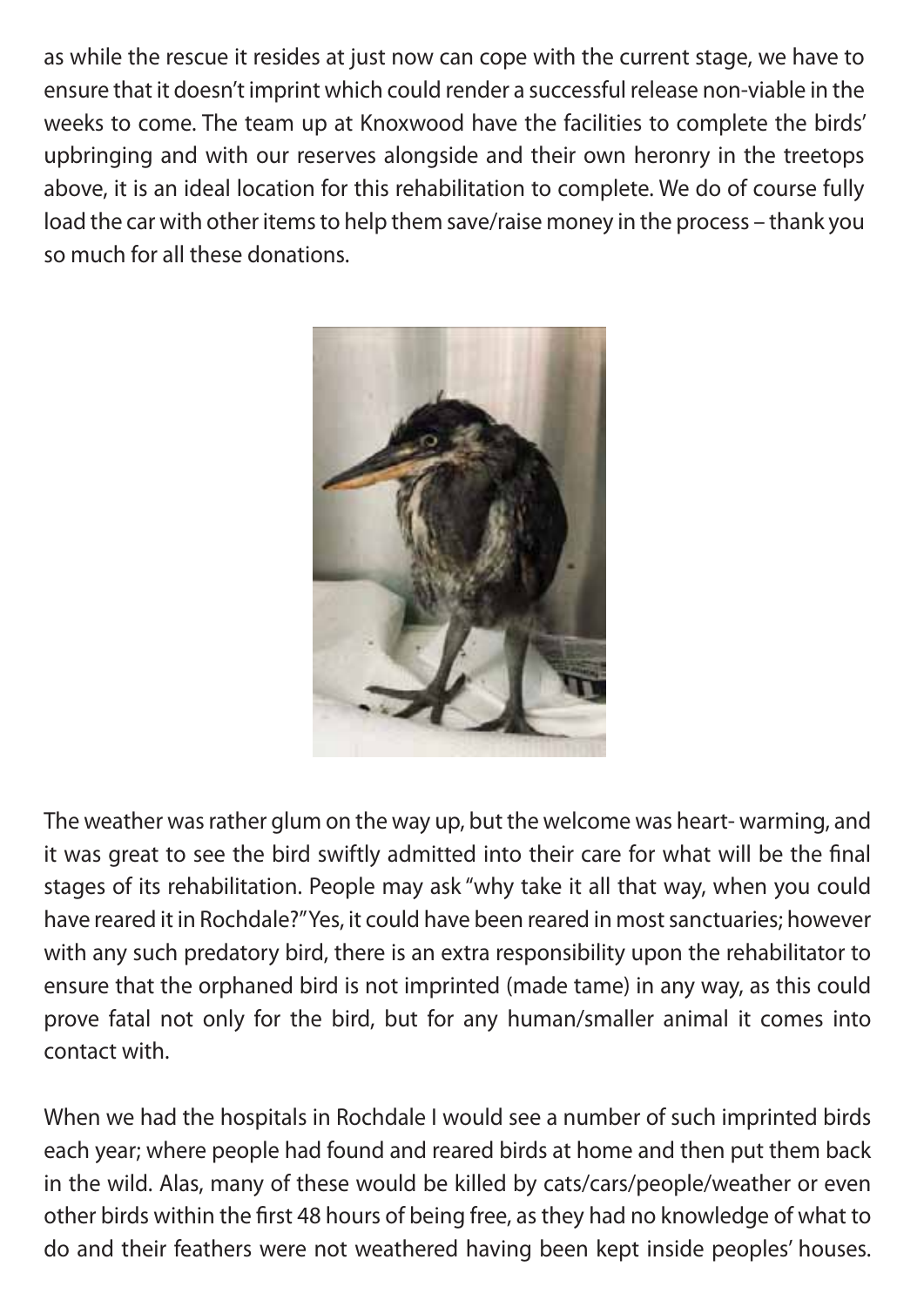They would also have none of the necessary 'fear' of people, cats and dogs; which they need to be able to survive in the world as it is today, and do not recognise the alarm calls which similar birds make to warn of such dangers approaching.

The 'lucky' few would make it to our doors, where we would do our very best to rehabilitate – this often took months of work and even then was not successful on every occasion. Alas, Corvids (magpies/crows/jackdaws/jays) are particularly susceptible, but when released in a semi-tame state, can prove deadly to people especially infants, as the bird gets mixed-up between instinct and what it has 'learned' from its 'keeper'. The bird instinctively knows to peck its parents' beak to be fed. Alas its foster parent is a human, so upon release it flies round looking for something familiar and often finds a child. The danger then is evident and it will fly to the child and intend to peck at their beak (their nose) – hence the bird is immediately a huge danger and castigated (and often killed) for it, when in actual fact it was the 'fault' of the keeper not taking it to a qualified wildlife rescue in the first place.

The day was also filled with assisting numerous people from around the country with their own wildlife concerns; from mother duck & ducklings found in a garden, to starling chicks in the garden, to various cat attacks on numerous birds, and baby owls on forest floors. All standard enquiries at this time of year...

David was thrilled to report from Three Owls Wood later in the month;

*Hurrah - the Marsh Orchids are back in force!! It looks as if the winter grazing with sheep has helped. I counted about thirty of these beauties yesterday. To think there was just one a few years ago. By helping birds we also help an entire habitat. The sheep (and their droppings) attracted hundreds of starlings, eating off the old grass left more light for wildflowers. #RegenerativeFarming*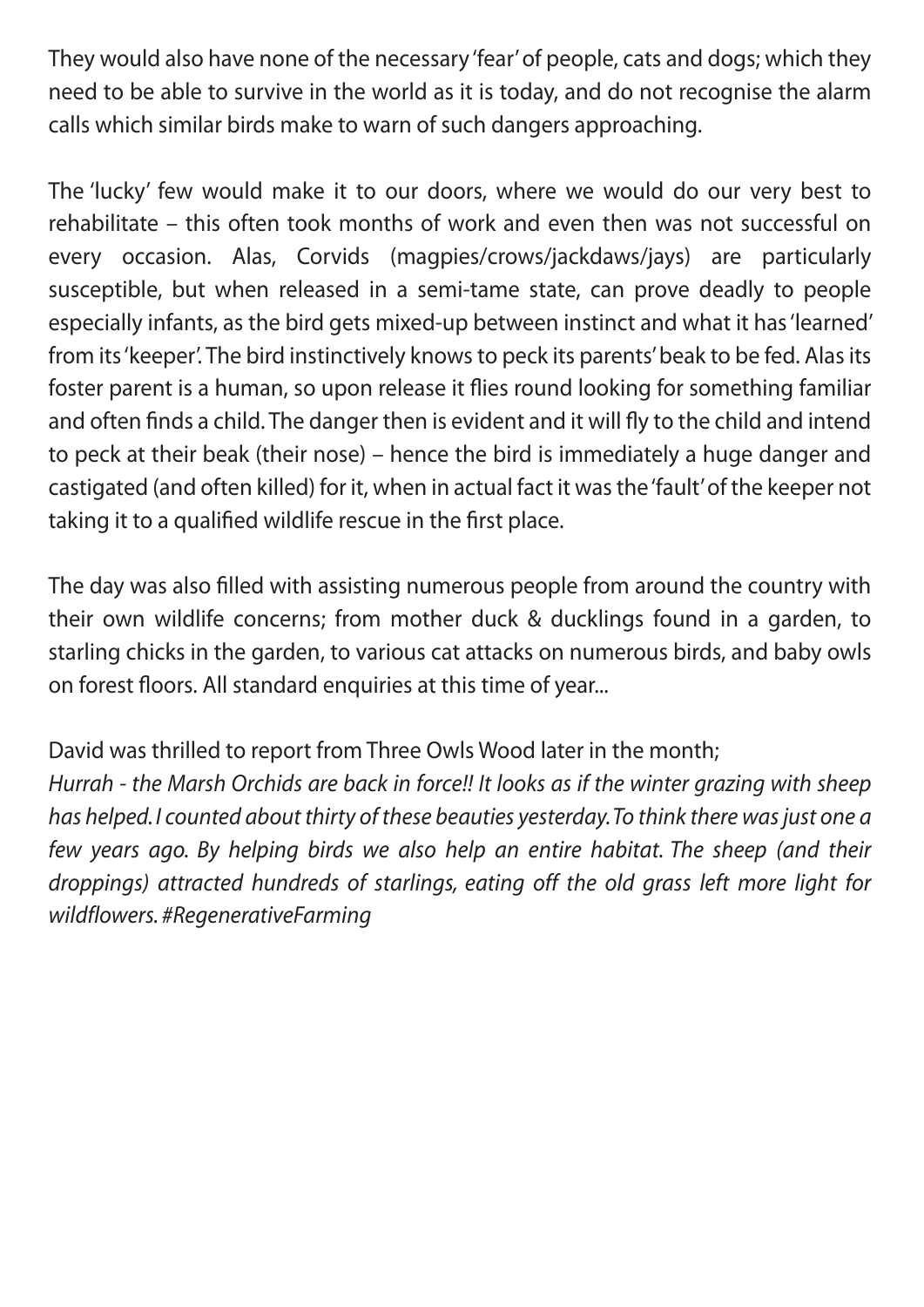

### **Bird survey carried out on Three Owls Wet Meadow SD400213 and Doctor's Rest, Shore Road, Banks SD403213**

The breeding bird survey was carried out at 6.30am to 8.30am on Monday 31stth May 2021 in clear, but warm conditions. The main criteria for potential breeding were singing males in suitable habitat and the presence of juvenile birds. The status of each species is for the area and is based on the Lancashire Bird Report and local knowledge.

#### **Overview**

These two newly acquired parcels of land, which comprise of a two-acre low lying agricultural field and a 14-acre farm field recently sown with a wildflower mix were surveyed with the future potential mind

#### **Observations**

#### *Site 1 – Wet Meadow*

This is the lowest lying field in the area and water drains naturally into it. Reliably wet in winter but dries naturally in summer. It is current fallow and has some short grass which had two pairs of Skylark in potential breeding habitat. This small site may well be an oasis for insects and wet land plants,

#### *Site 2 - Doctors Rest*

Currently a wide-open field with field margins on two sides. The initial colonisers appear to be Northern lapwing (18 adults, 19 juv. counted), and it appeared that six distinct family groups had successfully fledged young. At he time of survey there were no predator species visible and the young had cover in the margins if threatened.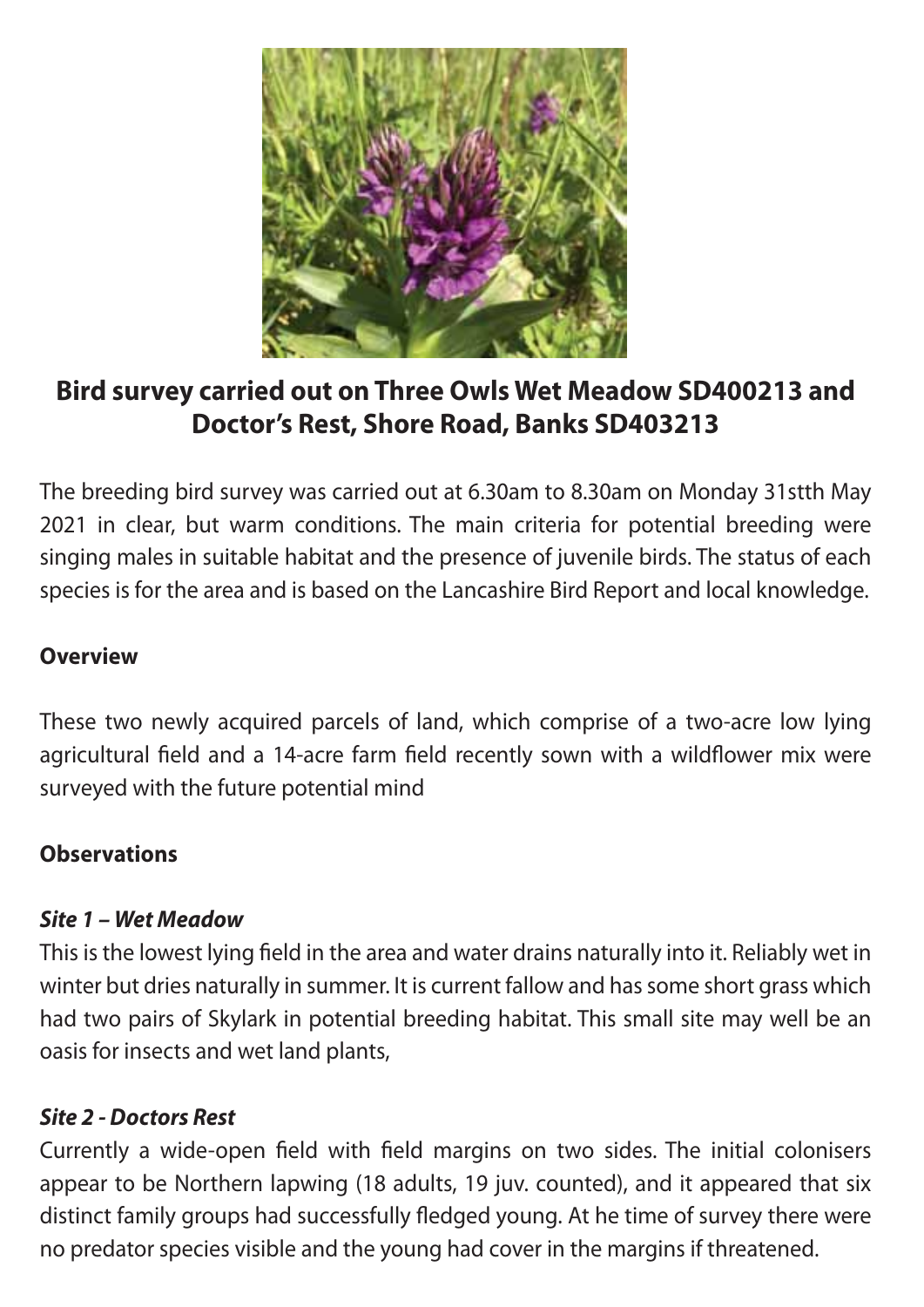Also, present were Wood Pigeons, Shelduck and Skylark, the latter had at least 4 pairs. On the periphery of the field, and no doubt visitors to site, included Blue Tit, Common Whitethroat, Corn Bunting, Chaffinch, Goldfinch, and Pied Wagtail.

#### **Conclusion**

While the early signs are that lapwings are the success story, the future "farmland" potential for passerines should not be ignored. This area may well have more potential for winter sustainable feeding, a habitat that has seriously declined in the last 30 years in this area.

#### *Report compiled by Rob Yates*

To round off the month, we had great excitement in Three Owls Wood today, Matt Somerville of Bee Kind Hives came to install our freedom hive. The idea is you give honey bees a perfect home but DON'T steal the honey, instead leaving the bees to do their job as a normal part of nature. As both David and I are Low Carb this is particularly apt and we hope you agree it looks great. Now we have to wait for a swarm to move in!

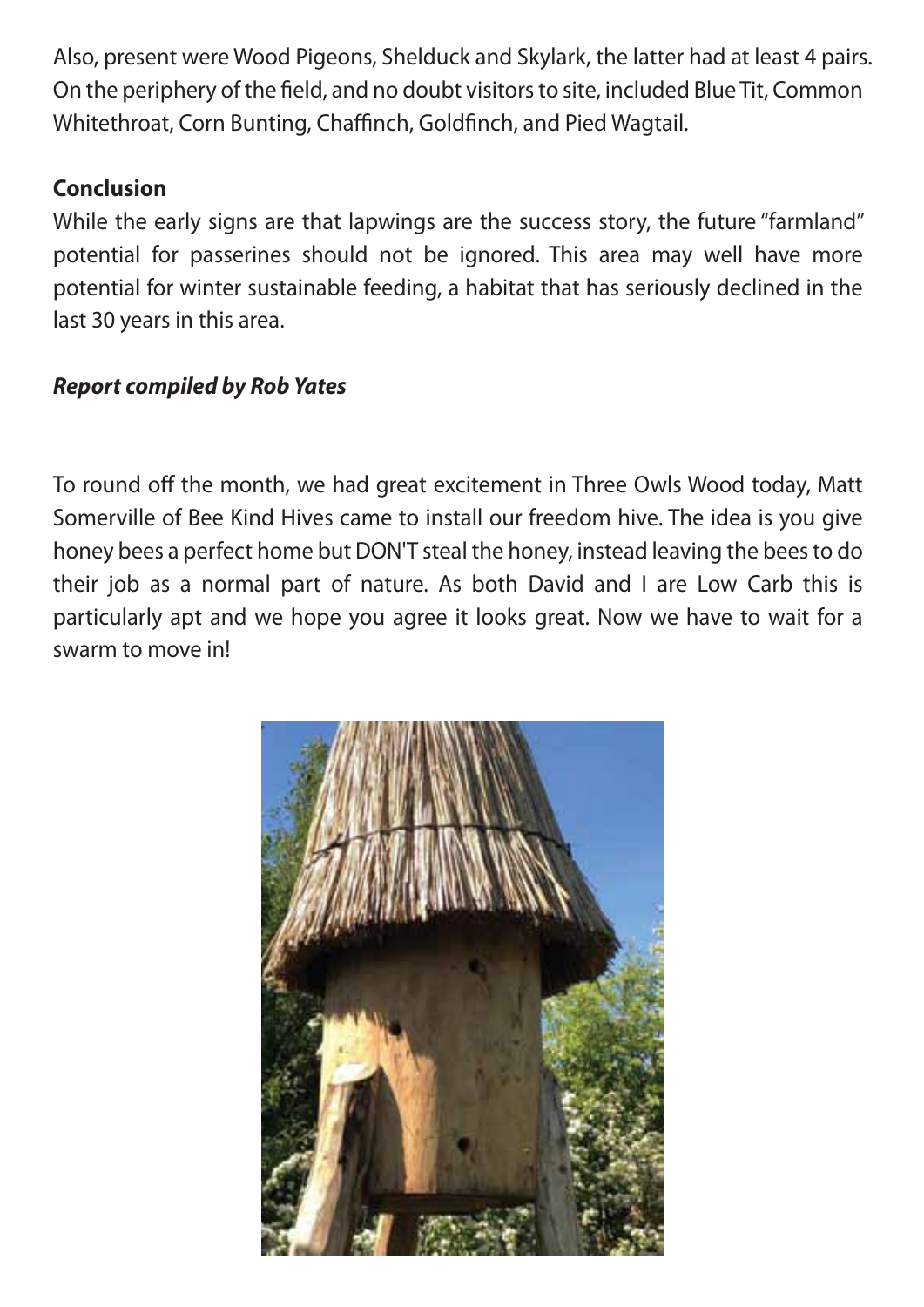**June** this year was definitely an Owl Month! Almost every other call seemed to be about a baby owl on the floor; of course for every British owl other than a barn owl, that's quite normal and they should be left well alone - unless in immediate danger and then only moved off the path/road to the rear of a broad-leafed tree where they will await their parents return at dusk.

I've used this photo to show the difference between the tawny owlet and the barn owlet; lots of misidentifications at present, but it has certainly kept WhatsApp busy with queries coming in from around the globe. Indeed, more queries now come through via this medium than through email - which is fine with us, as reception via that app for some reason often better, and photos certainly are received more quickly.



With the number of birds requiring transporting, our Ferplast carriers do get something of a hammering. I launched an ongoing appeal if anyone had any such small animal carriers to spare; these are especially ideal for the baby birds as there is no mesh for them to further injure themselves on, as they are often a bit bouncy when initially placed inside, before they settle for the journey. There is a photo below of the carriers we are seeking...

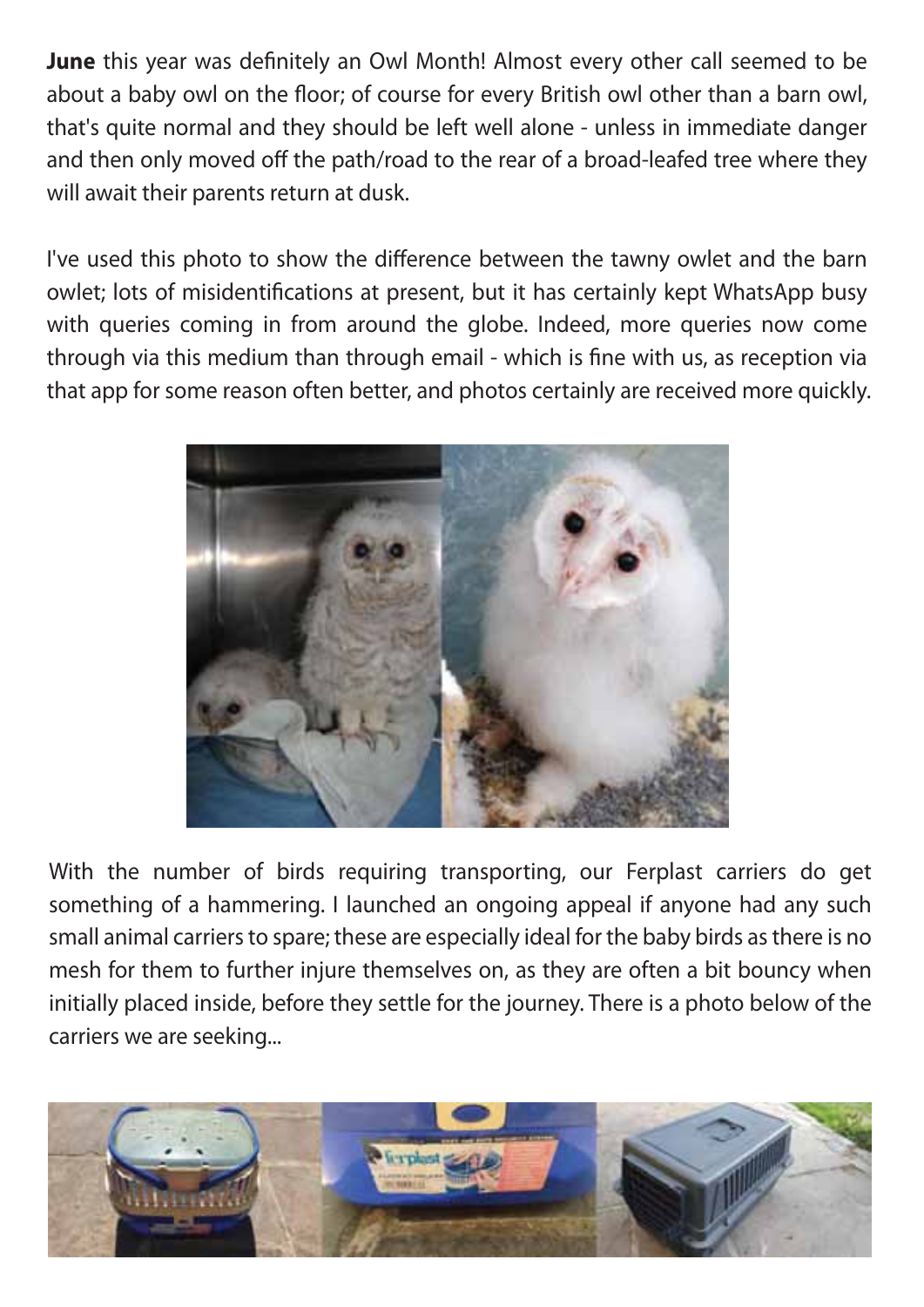At the end of the month, John Thorpe wrote his pre-ride write-up on the Website to garner support for his sponsored efforts. Alas his choice of wording and description of his personal life was not good, and there has been a huge backlash...more of this in the August report.

At the start of **July** following a number of conversations with a veterinary practice in Sheffield who had admitted a Peregrine Falcon and kept it confined for around four weeks whilst it recovered from its injuries.

They had been in touch already with Emma at Knoxwood who had agreed to take it in - it just needed transport!

Alas, it had missed a trip northwards by one day when we were notified of its travel requirements, so it was the following weekend that we arranged for an overnight stay at Meltham Wildlife Rescue in Huddersfield from where we collected it and took it up to Knoxwood for the remainder of its recuperation.

Although the vets advised that the wing had been x-rayed and shown no breakage, it was definitely dropped so could have done with being strapped to support the wing while it healed. Alas, both Peregrines and Kestrels do have to be A1 to be fit to be released back to the wild, so we will have to see how this one fares - it will have the very best chance available at Knoxwood (no pressure Emma), so it's fingers crossed for the birds' onward care up there.

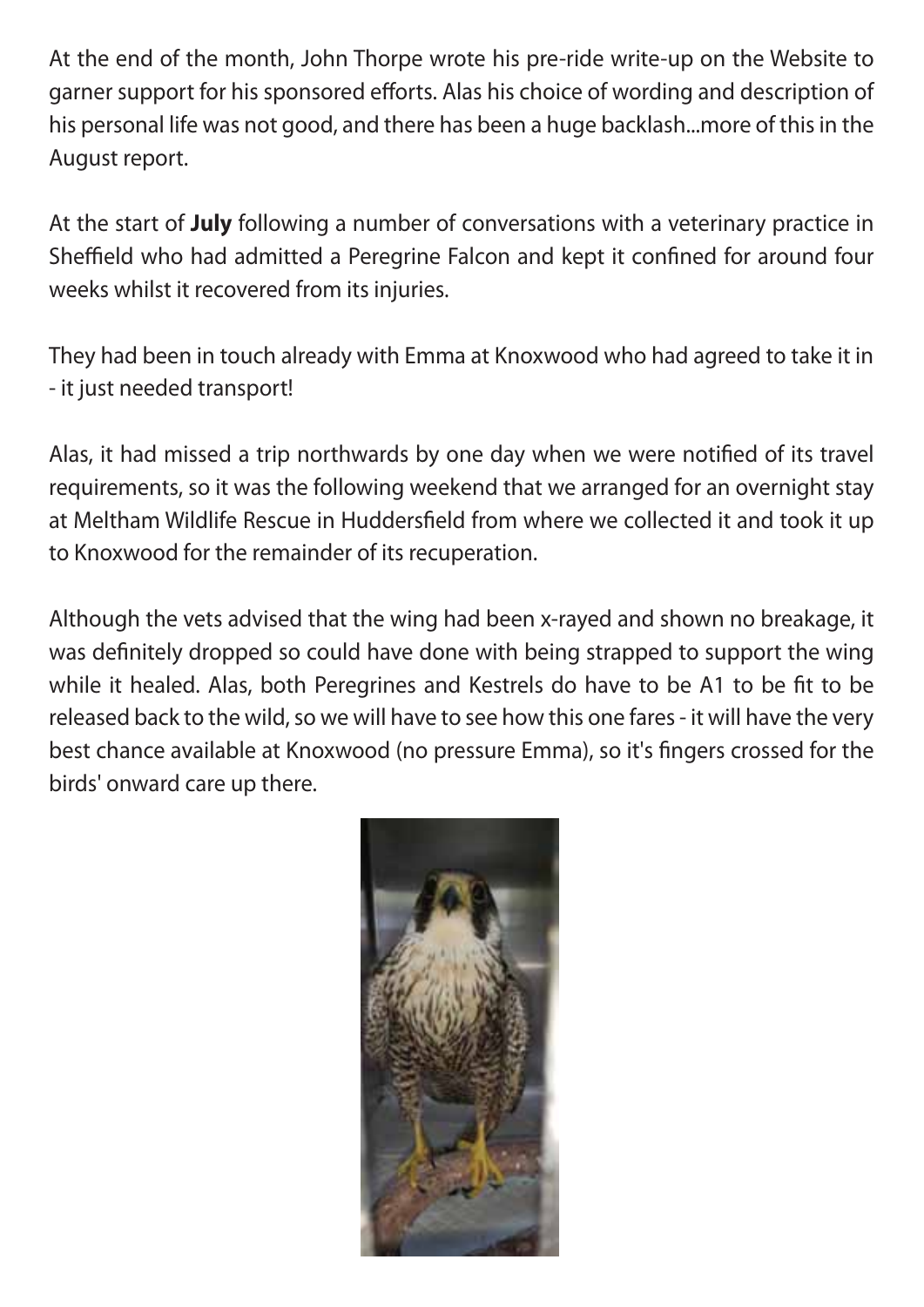At the end of the month, I had booked a week off work to do a spot of weeding... perhaps I should have mentioned there was just under 4 acres to do!

This was on the Home Reserve at Rochdale where the site has seen a massive spread of Himalayan Balsam throughout much of the land. Although the plant itself prevents no physical danger to the reserve residents, it does crowd out all other growth on the reserve floor through blocking light to the ground and it grows very tall and densely.

A huge thank you to Andrew Evans for assisting me that day - and coming all the way over from Marsden specifically for this task too; we achieved a huge amount and he spotted one of our well-camouflaged residents too. At least we managed to finish 'this' shift before the thunderstorms and downpours arrived! Volunteers will be welcomed for a repeat session in 2022!

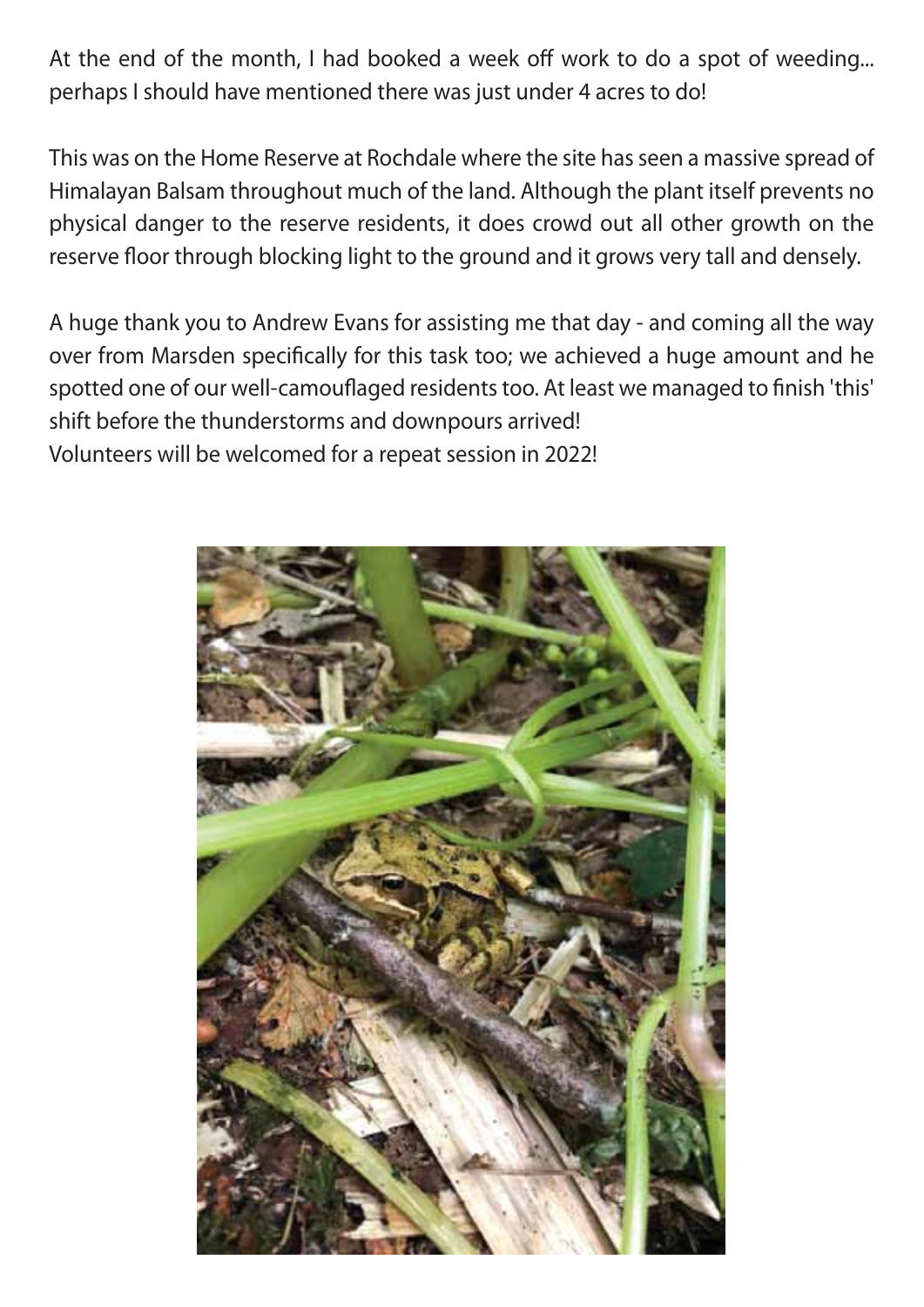Into **August** now, and John Thorpe wrote his usual account of his epic adventures in the saddle...

# **The 2021 Manchester to Blackpool Bike Events ride by John Thorpe.**

*Well, dear reader, it is that time of year again, when I regail you with tales of 'derring do' (whatever that really means), suffering and ultimate triumph on the road to Blackpool from Manchester. As always with my little literary effort, the opinions expressed are my own and not necessarily those of the Trustees of Three Owls. As you may recall, the event was cancelled twice last year, resulting in me making the trip single handed and taking a few small scenic detours ( known to some as getting lost!) along the way. It should never have been cancelled in the first place, but be that as it may, this year's event was scheduled for Sunday the 4th of July, and thankfully took place. My number was 739 and my start time 7.30am, so as in every other year; it was going to be an early night on Saturday and an early morning on Sunday. The early night was not appreciated by my rabbits, who are used to staying up until after midnight, but needs must.*

*I had serviced my trusty bike a few days before, using the stand I bought for a very nice price from Lidl a few weeks ago. I can definitely recommend them, as they bring the cycle up to a good working height and allow all round access. The chain and gears got a good degreasing (always fun) and seemed much happier for it, which is more than I could say, since I then had to degrease my hands! As is my normal practice, I had not trained for the event and other than very regular walking exercise and a clean and blameless life, I relied on muscle memory. Not what I would recommend to anyone else, and no doubt from a medical standpoint it would be classed as virtually suicidal, but it seems to work for me and since this was my 31st official ride (plus one unofficial last year), my body, such as it is, seems to tolerate it quite well. As I'm fond of saying, my body is a temple.......ruined and full of rats and monkeys! I was a little suspicious of on road physical problems this year, since I had a nasty attack of bursitis in my left knee earlier in the year, which left it looking like a vexed tomato- red and angry! Caused, I'm sure by inadvertently kneeling on something sharp and dirty while doing a job for a friend- lesson being to be more careful and avoid kneeling on small, pointy and infected objects.*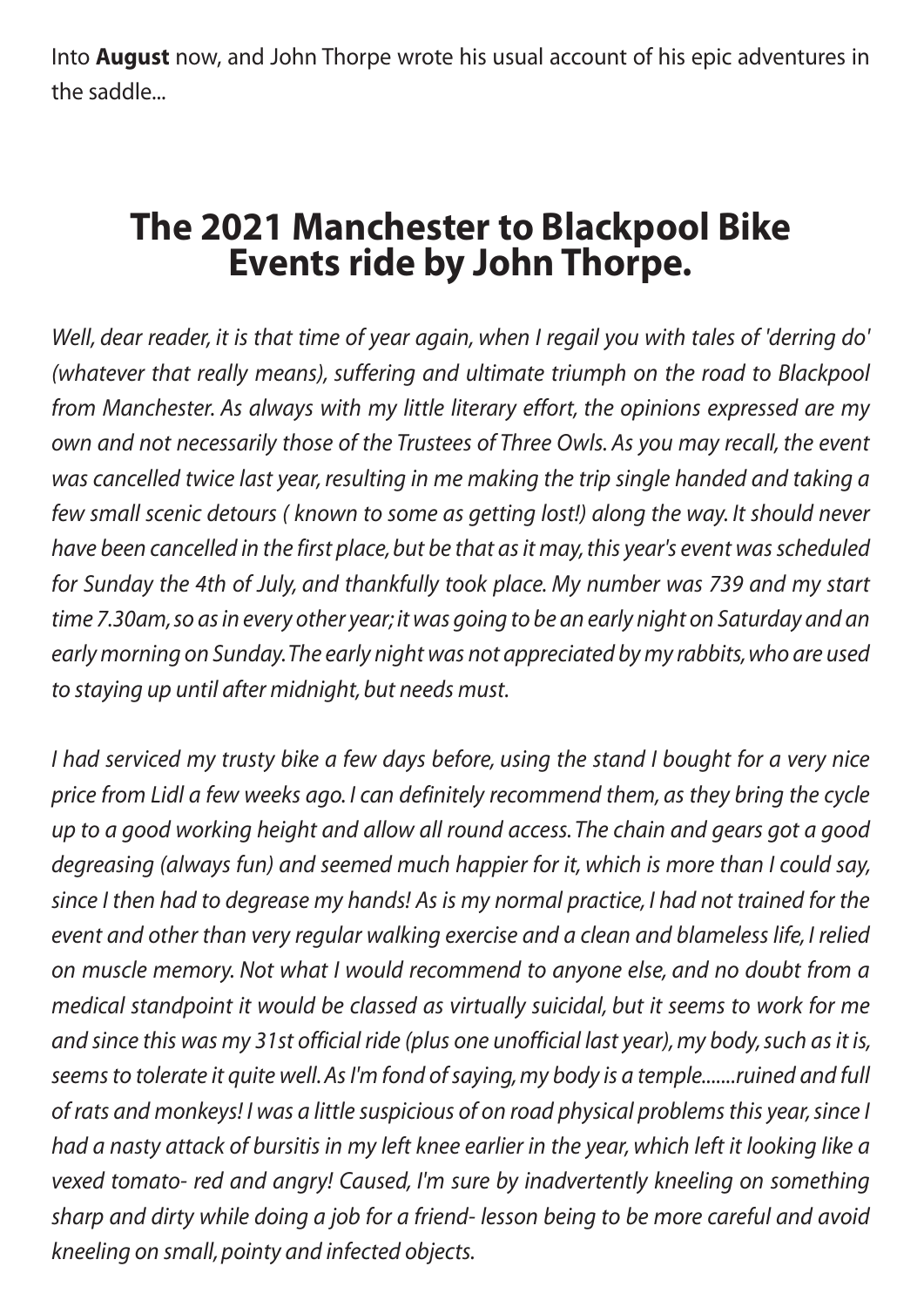*I was up at 4.00am, fed the animals and myself, in that order of course, and out of the house at 5.00am. Thankfully it was a decent day, after a night of wind and rain, and I must confess to thinking that it was not going to be good while lying in bed listening to the rain on the window. As always it is a balancing act as to how much 'stuff' to take for the trip. Such items as tools for emergency use, are a 'no brainer', but weigh heavy and therefore have to be selected with care. Food is also essential, as is fluid to avoid dehydration, but again, a balance has to be struck between weight, which slows the bike down and puts a strain on the wheels and tyres, and necessity. Even after all these years I don't always get it right, but I try!*

*Thankfully the roads were pretty clear and as always I use the ride into Manchester to warm up and find out if my aging body is happy to be put through it again. Slow and steady is the order of the day, no sudden moves and no pulled muscles- there's a long way to go after all! Also I thankfully had no punctures, unlike a couple of years ago when I had several before getting to Manchester -as you can imagine I was not a happy bunny and the language would have stripped paint off a wall!*

*I got to the starting point with plenty of time to spare, and it was at this point that I realised that the gel saddle cover, which I had taken such pains to secure to the saddle before setting off, was not there, and after internally berating myself with some more paint striping language, I realised that it must have slid forward with the movement of riding, and slipped off somewhere along the road. Of course I had no chance of finding it at this point, and just had to accept that I would have to replace it. Given that I'm very careful and don't like to waste or lose things, this was doubly annoying, but someone found a really good condition gel saddle cover and started their day on a high!*

*There were already a fair number of riders at the start point in The Piazza in Salford, in the complex which now houses the BBC and other companies responsible for a lot of the rubbish that passes for entertainment now, and since I was early , I collected my route map etc and set off at 6.45. Sadly this year I was not able to have my picture taken with my yellow suited friend 'The Voice of the Ride, since he was nowhere to be seen. Upon checking with one of the Bike Events staff I found out that he might be there later, but that in any case they had had complaints about the noise made by his announcements and corny jokes (no worse than mine it has to be said!) from the people living in a block of apartments next to the BBC. Given that the event only takes place once a year I would have thought this was a bit ridiculous but then again we are perhaps dealing with 'luvvies' who are used to being pandered to.*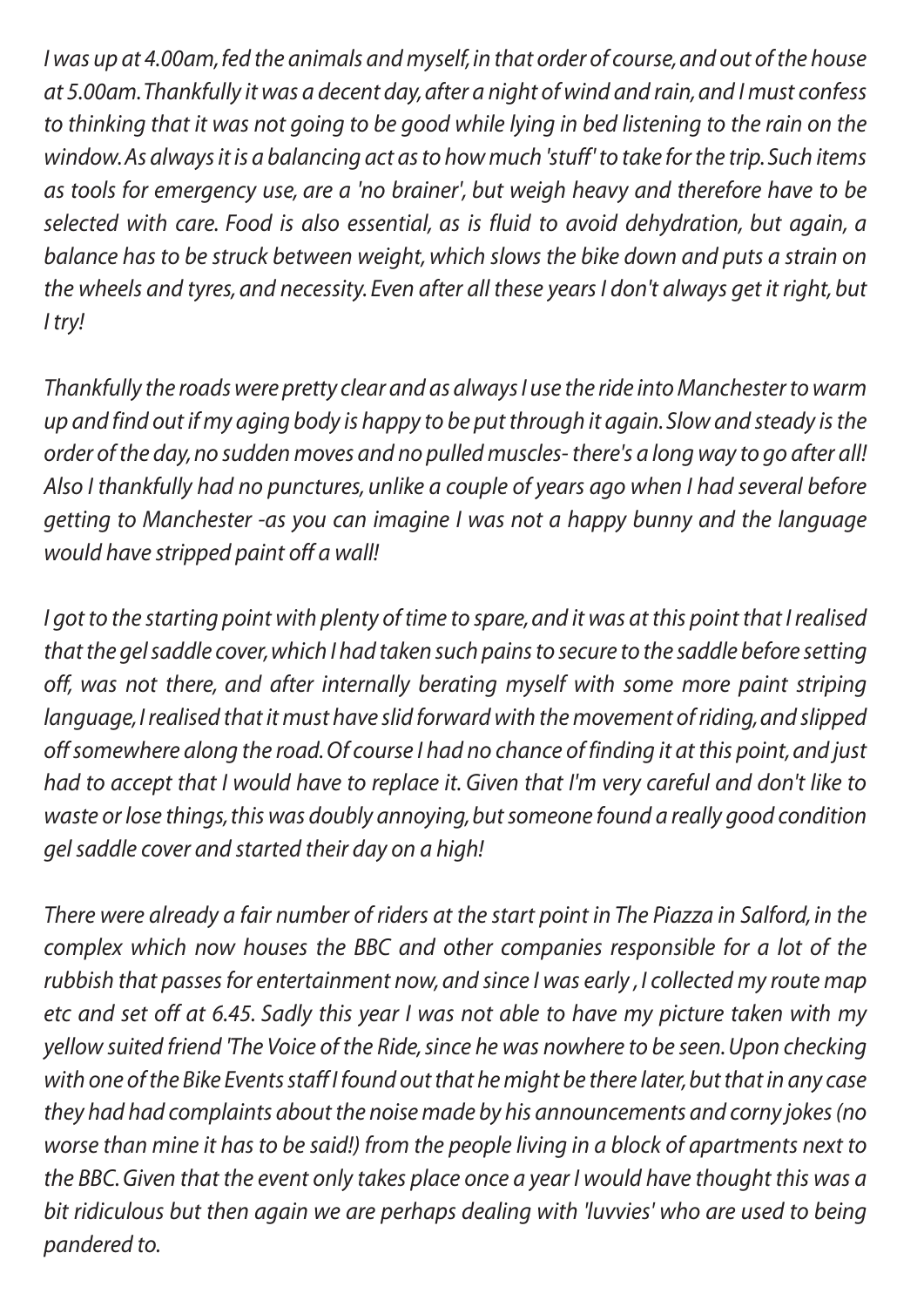*All was going well until about ten minutes into the ride, as we crossed a raised section of road, whereupon I got the sinking feeling known to all riders when the tyre exhales sharply and runs on the rim! I could barely believe it and since it was the back tyre, it was more of a pain than the front, since one has the chain and gears to deal with too. Upending the trusty steed, I whipped the tube out and put in another( I carried several just in case), only to find, after pumping it up, that it wouldn't stay up, and therefore must have been 'nipped' when being put in place-an easy thing to do, even when one is being careful. Feeling increasingly frustrated, I put in another, which thankfully stayed up, and then had to put the contents of the pannier bag back in place before setting off. I have to thank one of the motor cycle marshals for stopping and asking if he could help-as it turned out he couldn't, but the thought was there. I would make his acquaintance later on, but more of that to come.*

*I set off again, probably running twenty minutes late by now, and just hoped there would be no further interruptions to the trip. It's a uneasy feeling riding while almost waiting for something to go wrong, but hoping it doesn't, and the further away from home you are, the more uneasy it gets. Thankfully the tube held, although there are quite a few stretches of road where, due to the texture of the material used on the surface, it can feel like the tyre is losing pressure. We wended our merry way through Boothstown, on to Leigh, Atherton and Westhoughton, where I once again stopped, not, thankfully for a personal mishap, but to help another rider who was on the pavement in the main street, with his bike up ended and looking very sorry for itself. He was glad to see someone stop and the problem was with the chain, which had broken a link. He could hardly believe it when I said I actually had the tool to take the link out and repair the damage, and I was looking forward to getting the job done quickly and basking in the warm, self satisfied glow that comes with being a 'Knight of the Road'!*

*Unfortunately fate, as it frequently does, took a hand, and as I was trying to get the link out, the projection on the chain tool snapped off, rendering it worse than useless! The same motorcycle marshal had, by this time, pulled up and recognised me from the puncture. I pointed out that we would have to stop meeting like this or people would talk! Unfortunately he didn't have the chain splitting tool in his tool kit, so arranged for the cyclist to be picked up and taken to Haigh Hall, where Darren would be able to sort him out. He was very grateful for my help anyway, and at least he didn't have to pedal all the way there so every cloud has a silver lining! I have since bought a better quality chain splitting tool!*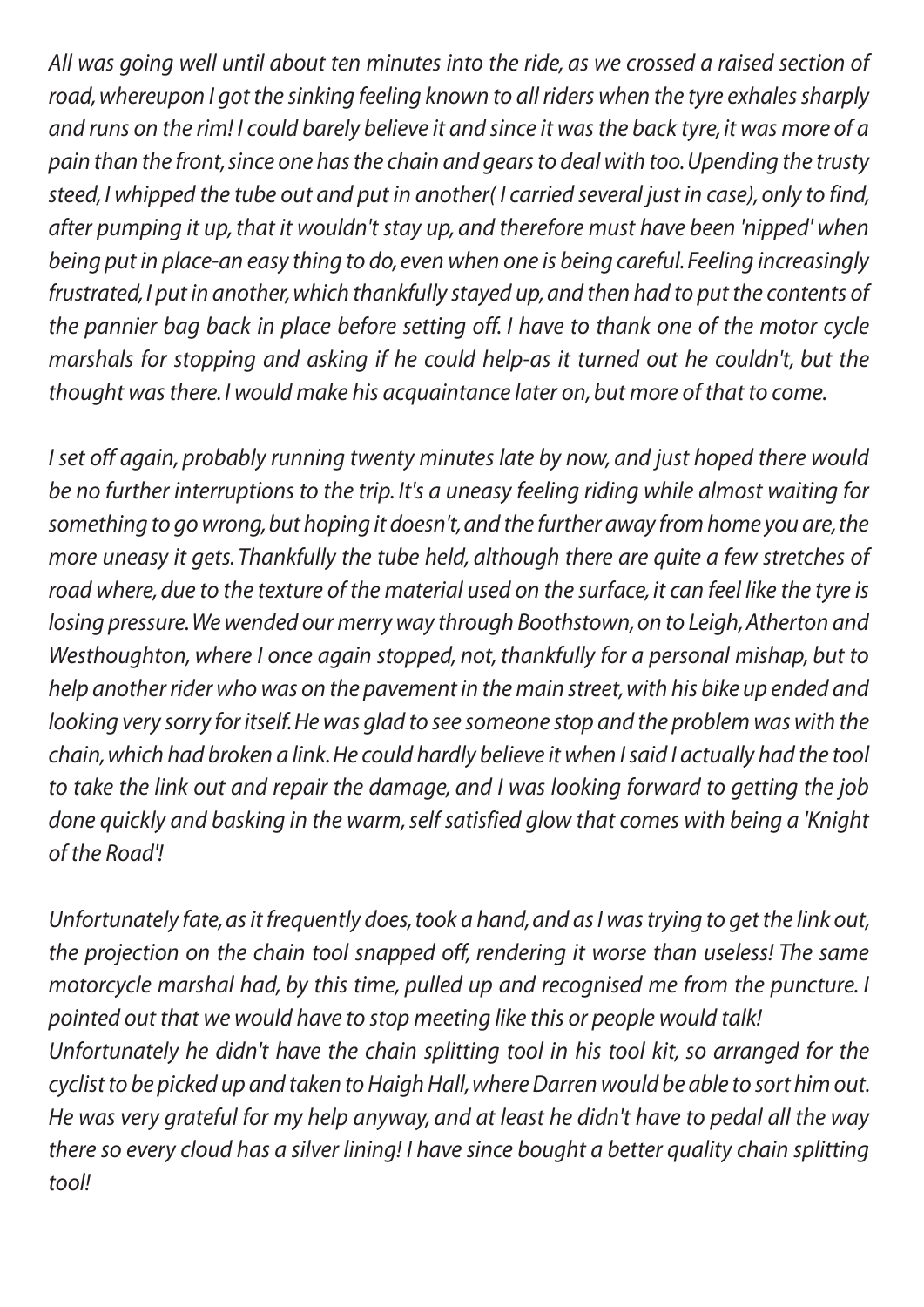*Thankfully I was making good progress and the knee was holding up very well, which was a great relief. The day was brightening, and the temperature was very pleasant, not too warm, and not too cold. I personally don't mind the heat but many people don't do well in it. I should have been born in a warmer climate! Soon the entrance to Haigh Hall came into view, and since I'd walked up the steep road which leads to it, I pushed the bike over the infamous cobbles at the entrance. Picturesque they may be, but they can also inflict serious damage to the nether regions if one is not careful, and there are many miles to go at this point! The long, steep inclined road which runs through the grounds is great to just coast down and save some energy, but is also a trap for the unwary, since there are leaves on the surface, sharp bends and trees and shrubbery waiting to claim those with more bravado than sense. I stopped at the refreshment point near the portaloos, to take on some nourishment and fluids, and one very needy rider, wearing the shoes with metal cleats on the soles, which engage with the pedals to lock the foot in place; walked briskly over to the loo and opened the door. As he stepped inside, he slipped on the shiny surface, flipped onto his back , and disappeared behind the door rather dramatically!*

*I rushed over to see if he was alright, and a disconcerted voice from the bowels of the loo (unfortunate phrase if ever there was one!) assured me he was. He emerged shortly afterwards, a lot more cautiously than he'd gone in. At this point another rider passed me and asked if there were any other toilets than the portaloos. Since I'd heard someone else ask the same question previously, and had heard the answer, I was able to direct him to some around the corner of the building.*

*'Will I need a mask?' he asked. 'It all depends on how bad it gets in there' I replied. Thankfully he had a sense of humour!*

*I'd got to Haigh Hall at 9.45 and left at 10.15- I find half an hour goes very quickly, and if I spent any more time out of the saddle I might be reluctant to get back onto it! On my way out of the park I stopped to say hello to Darren from Pilkington's cycles, who was busy repairing a bike under his gazebo by the side of the path. It was nice to meet up again since we hadn't seen one another for at least a couple of years. He sold me the bike I'm still riding after all these years, so it was good to be able to show him I'm looking after it! I pressed on through Standish, Coppull and Charnock Richard, Chorley and Leyland, getting a nice rhythm going. The cleaning of the chain and gears which I'd taken so much trouble over, was paying off, as the bike was running very smoothly, and the sun was out, giving us all a lift to the spirits.*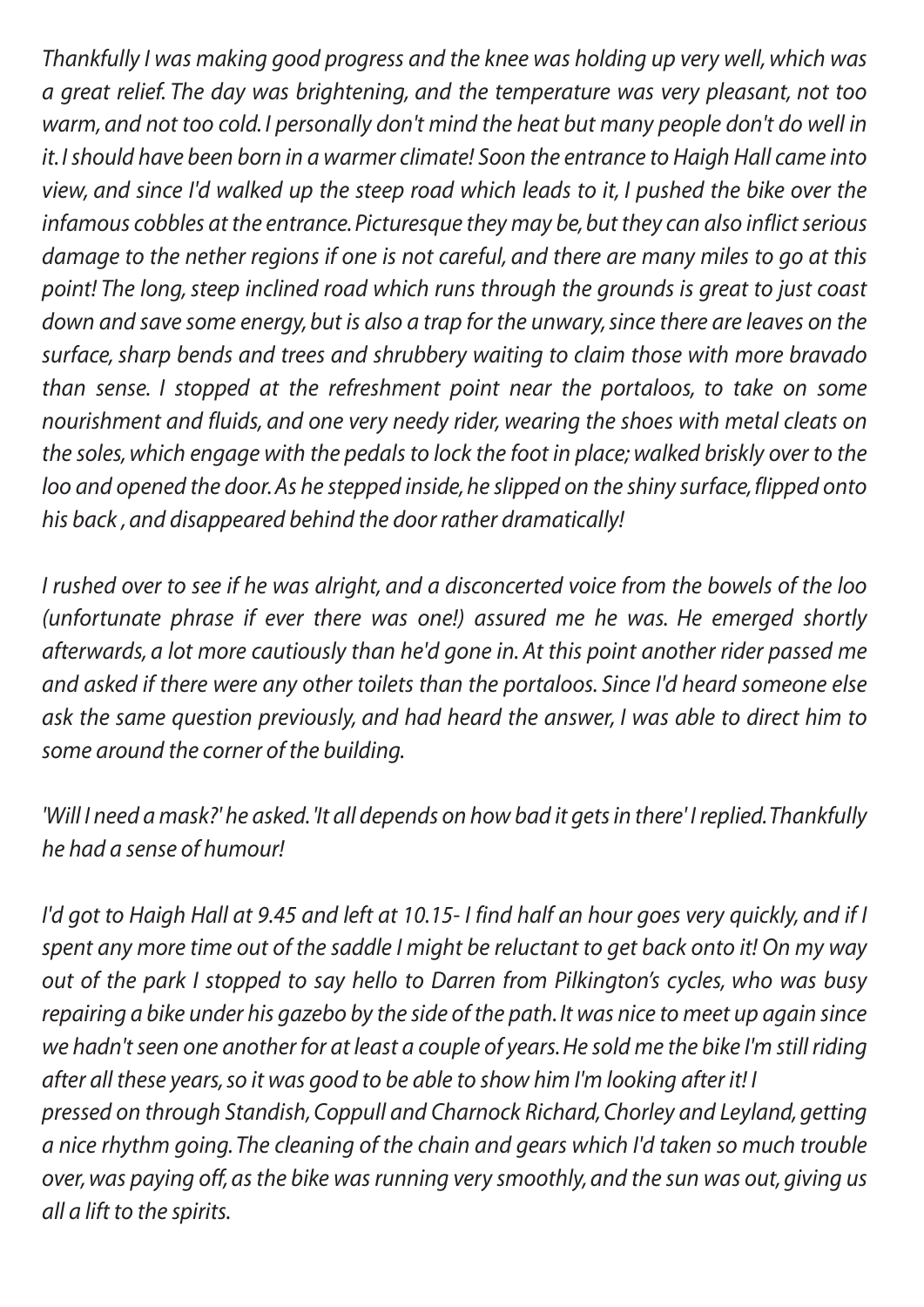*The long haul into Preston loomed ahead, and as always down this dual carriageway it's a matter of just putting your head down and keeping going steadily, for it never seems to end. Thankfully the field and open spaces were green and sunlit so were a nice distraction to the effort.*

*There were a few unexpected detours, due to new roads, which definitely weren't there in 2019 and 2020, and one stretch of road which we've always gone down to get to Preston Docks, was blocked off totally. I got to the docks area at 12.05, and just as we arrived it started to rain, the first serious precipitation we'd seen so far. Although it didn't last very long, it was the sort of rain that gets you wet, to quote Peter Kay! There was a rather tatty looking telephone kiosk, minus door, close to where I'd stopped, so I availed myself of it and ate my snacks under cover until the rain stopped. Amazingly the phone was still in order, (I couldn't resist the urge to check it!) something of a rarity nowadays.*

*I left at 12.25, feeling somewhat refreshed, although slightly damp, and the sun soon came out again as I pressed on north and west towards Kirkham, going through some lovely little villages and groups of houses alongside the road. At Salwick I stopped at Gracemire Farm to get some fresh, cool raw milk from the honesty kiosk at the farm entrance. I must admit it tasted great and gave me an energy boost as well as some much needed hydration. On to Treales, Kirkham and Warton, taking the coast road into Lytham St.Annes, passing the famous white windmill on the extensive greens to the left, I could feel the end was not too far away. Of course, even though this is definitely the latter stage of the ride, it isn't over until the morbidly obese lady sings, to quote the phrase, and the road into Blackpool seems to go on forever, just at the time when one's energy supply is waning. The weather was lovely and couldn't have been better really, but nevertheless the nether regions were looking forward to getting off the saddle!*

*Head down and teeth gritted, I pressed on, and eventually saw the promenade area, cordoned off to traffic, which leads the weary riders to the finish line opposite the Giant Mirror Ball , A small but select crowd lined the route, offering claps and vocal encouragement, and as I crossed the finish line, at 2.30 pm, the commentator (not my yellow suited friend sadly) said 'Well done that man, there you are ladies and gentlemen, there goes a gentleman of a certain age proving that cycling keeps you fitter than going to the gym!'*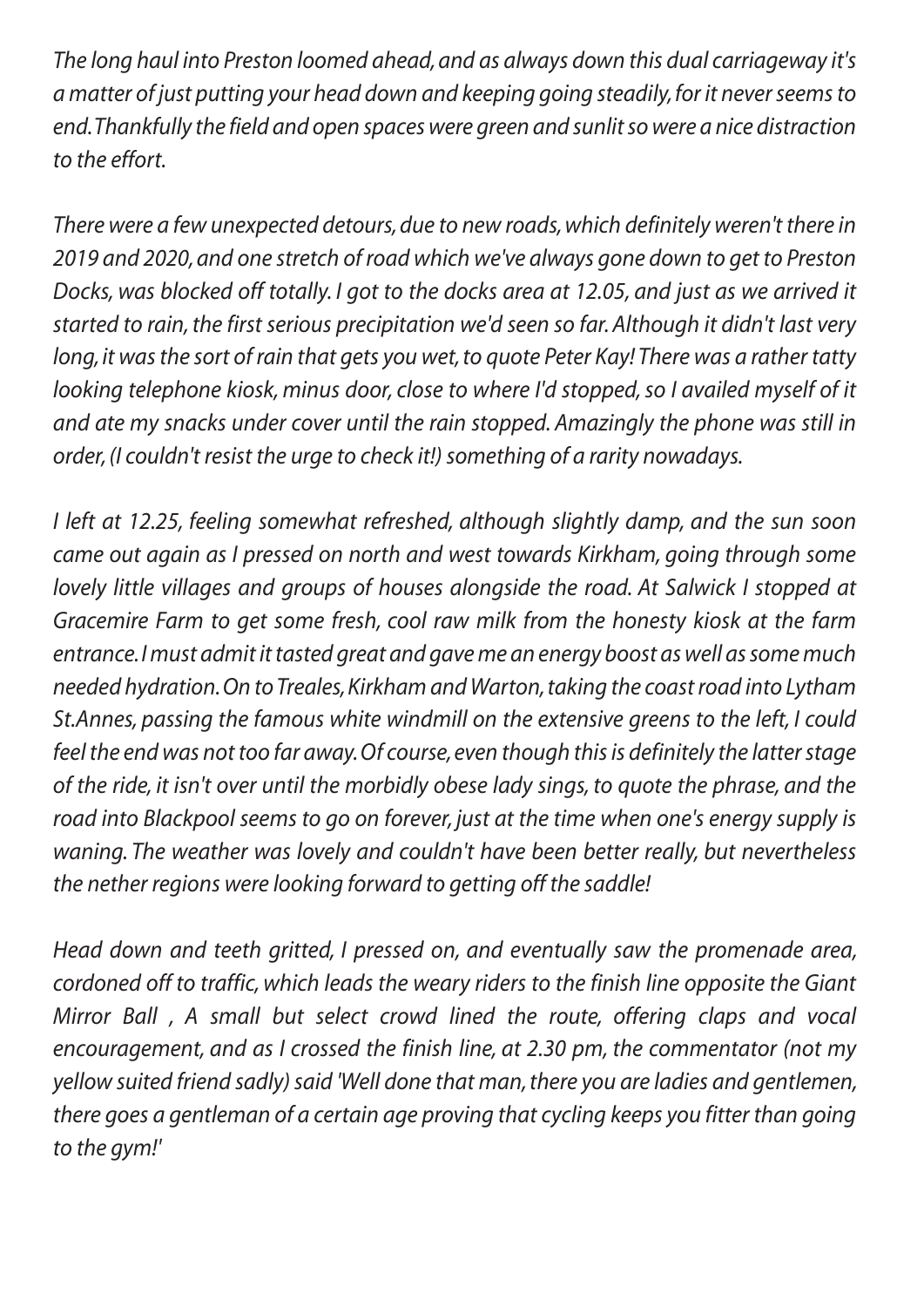*How he knew I was a gentleman (highly debateable I would think!) and what he meant by 'a certain age' I'd rather not contemplate but since I don't get many compliments I'll take what I can get. Breaking with tradition this year, there were no young ladies handing out completion certificates as the riders crossed the line, and when I queried this, was told that they felt it too risky in terms of infection spread. We got a rather nice medal instead, but the logic of handing an envelope over at the start but not a certificate at the end is frankly, like so much over the past year or so, beyond me. I rode on to the area near the Pleasure Beach, where my friend Les was waiting, having very kindly come through for the day to bring me*  back. Of course a superbly fit athlete of my age could easily have ridden back but I didn't *like to throw goodness in his face! To be honest I did feel pretty good this time round, and remarked to Les that if I could have had half an hour break and something to eat and drink, and a helicopter to take me up to Morecambe Bay, I could have done the eight mile Cross Bay Walk straight after the ride. Unfortunately since I'm neither rich nor famous, the helicopter wasn't an option, but I did the walk a couple of weeks later and thoroughly enjoyed it.*

*I* covered approx.78 miles during the day, and the knee was absolutely fine, a real bonus. I *thank you for your past support of my humble efforts, and hope that you will be able to support them this year once again, at a time when nature needs us more than ever. All being well I will be back next year to repeat the whole exercise once more, but for now my best wishes and appreciation for your support and encouragement. John Thorpe*

Alas John's earlier pre-ride write-up on the Website was poorly received by a large number of people, who stated they felt insulted by his poor choice of words and reported actions. Thus in reaction the vast majority of his usual supporters have withheld their sponsorship monies, and requested that their replacement donations be NOT applied to his fund. Thus, despite his valiant efforts, the total sponsorship monies raised totalled just £70, as opposed to the usual £1000-1300. I can only repeat my own apologies on behalf of the Charity, and as the above write-up states; they are John's own words and not those of the Trustees of the Charity. Nigel.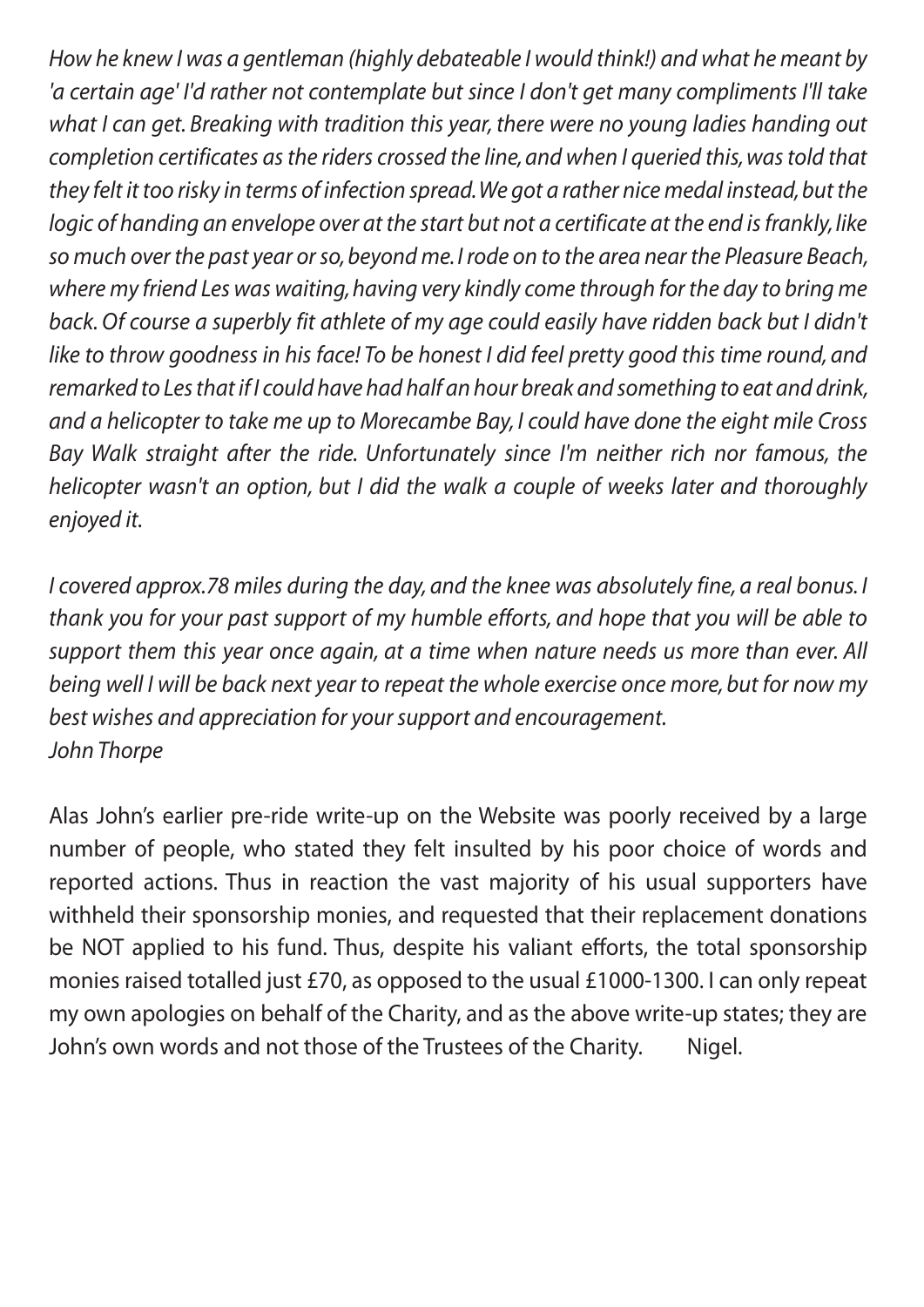Still in August we received our latest cheque from easyfundraising.org.uk for a lovely £21.72. Now I know some of you will think "that's not much", but it's all 'free money' simply by using their website to shop online, and now the total amount raised this way has topped an amazing £1220.43 – well done to all our supporters!!

By a long way the taking out of Home/Car Insurances through this site raises the most, and donations of £20 to £35 each time are not uncommon. Sometimes you can couple this with a comparison site and save yourself £££'s into the bargain. Many people will be switching their gas/electric suppliers soon too - many of these suppliers will also donate via this portal too, and using this referral link (https://easyfundraising.org.uk/invite/1MTIFE/) can raise an extra £5 for us when you reach your own first £5 raised.

Please do continue to support our charity in this way; quite literally, every penny counts!



We had been suffering with Helpline signal issues since June, but finally 'the 3 Network' announced that they would have it restored on 6th **September**. We waited patiently, but were let down time after time again, and had to advise callers to use WhatsApp or email for the majority of contact. The phone DID get signals on most of the other reserves – but that was no good with the majority of my sanctuary time spent on the Home Reserve.

In the middle of the month, David was finally able to announce the big news the trustees had been working on for several months....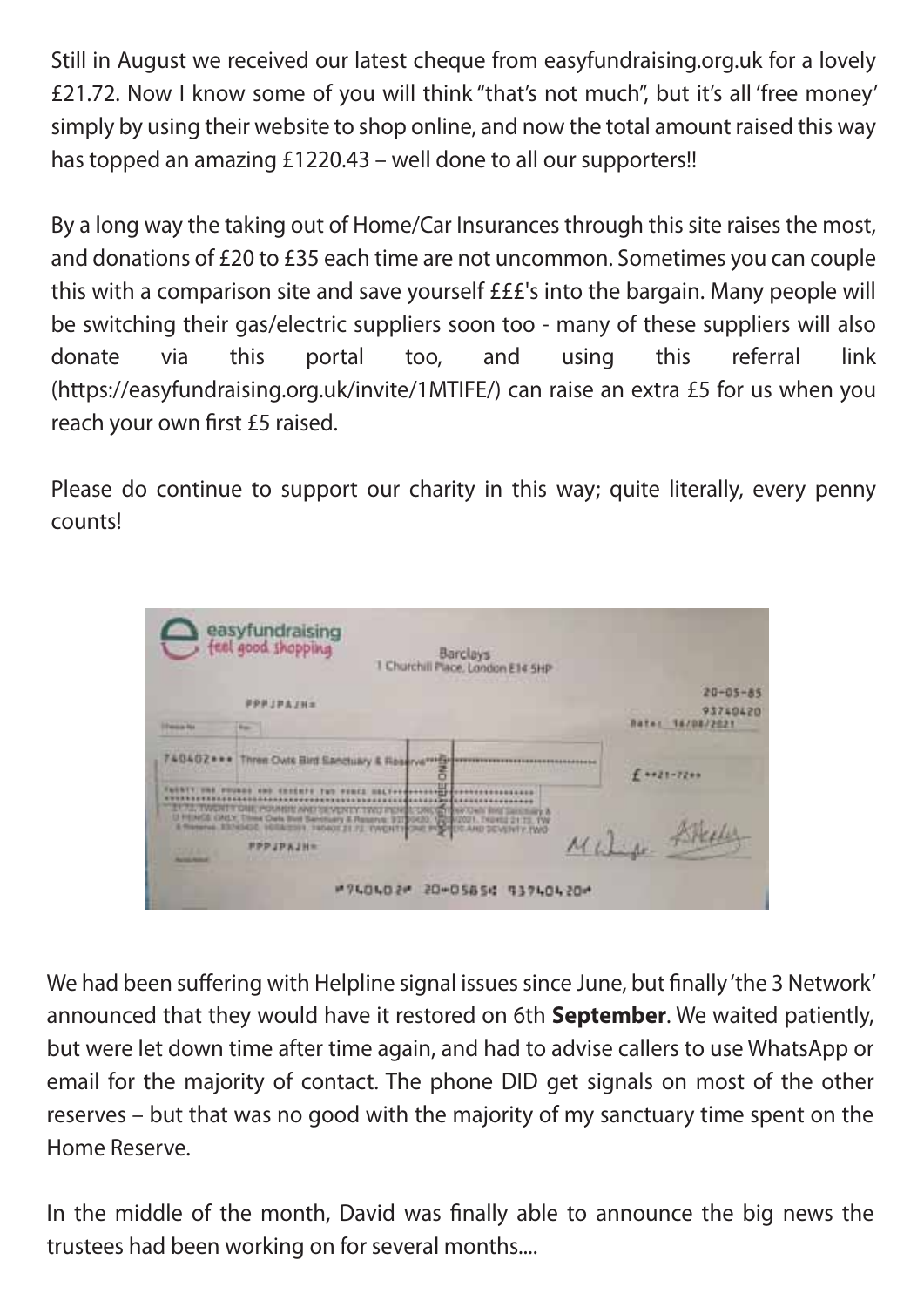*Due to a very generous legacy from Mrs Shelagh Moorhouse we are so delighted to announce we have purchased two plots of land to develop into new reserves.*

*The first is 15 acres of land in Banks near to our Meadow reserve. We have a 'head start' here as for some years now we were paying the farmer to leave some of it fallow to help the field vole population build up to support the local Barn Owls. So we were absolutely delighted to actually buy the whole 15 acre field to ensure this and far more can continue! We have taken advice from the RSPB who asked us not to plant big trees here as the open*  aspect is needed to make it harder for crows to attack the lapwing and skylarks that nest *here already. The plan is along regenerative agriculture lines: a summer wildflower meadow, a late crop of hay and sheep overwinter. The seeds are sown now and flowers appearing. The sheep arrive at the end of October. Brown hares have already moved in!*

*The second plot is smaller at 3.5 acres. This land is also near our Banks Meadow reserve but is very different in that it is low lying and floods a lot, so the farmer struggles to drain it. We plan to develop this as a 'marsh reserve'. The 300meter wildlife hedge is already planted as are 100 goat willow trees and some wildflower seeds. A family of English partridge have already moved in and I have seen Snipe a few times now. We hope to dig ponds next and perhaps a reed bed. Here is a photo of the first wild flowers on this land for a very long time.*

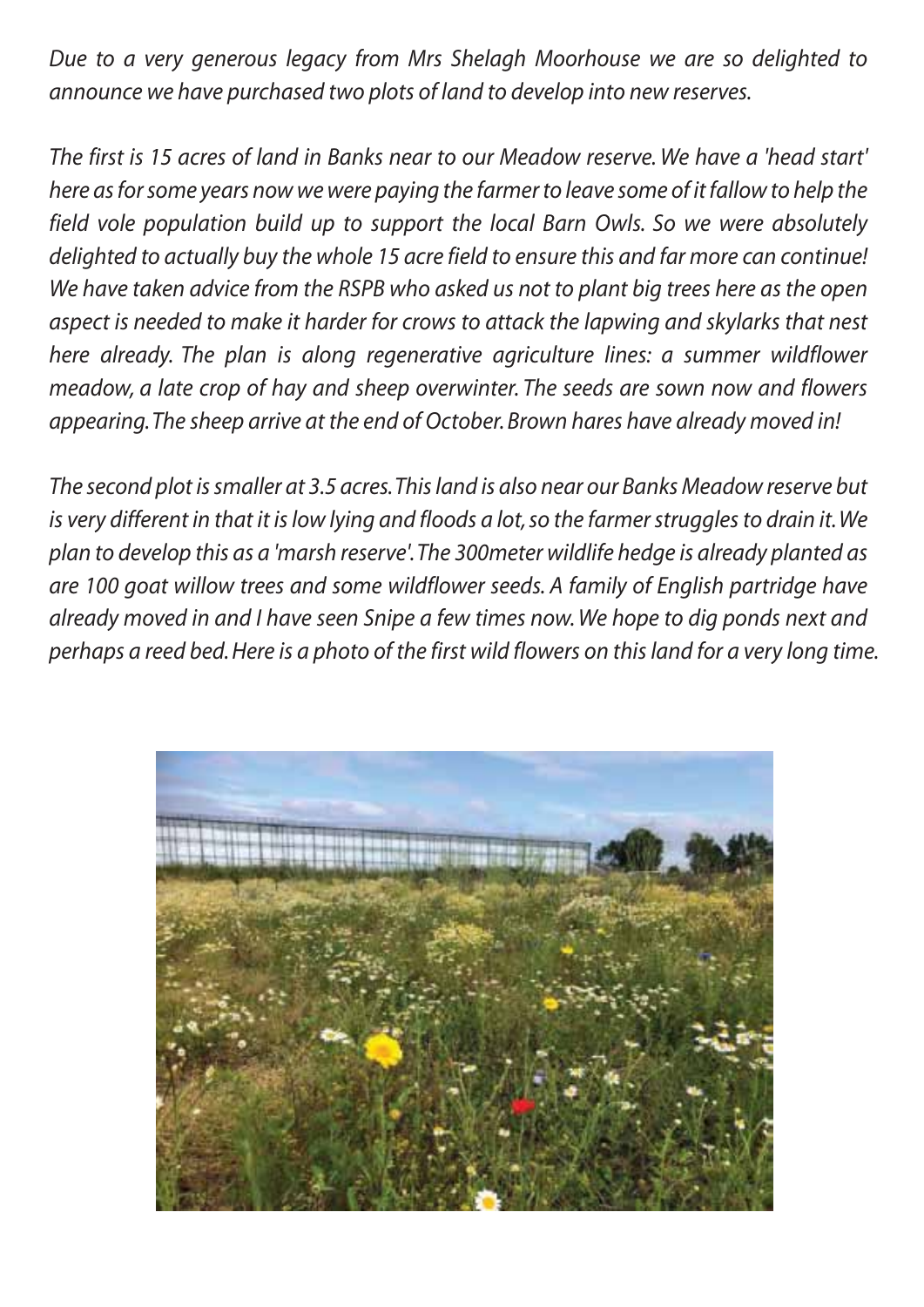**"Where is my nearest Bird Rescue?"** – it's a question I am asked at least half a dozen times a week, and now instead of having to carry a 'bible' of numbers around with me, I can direct enquirers to our website where I have compiled a specific link to all the current wildlife rescuers in the UK.

Many organisations direct people to us when their own facilities are full, or are simply too busy to take repeated calls - especially these last two years when staffing restrictions has meant each organisation is stretched to the limit.

I can understand that people are stressed by the time they get to us; their own local rescue may simply have an answerphone message, however we sadly don't have a magic wand to fix everything and for example this weekend's volume of calls from the South Coast simply means that one rescue is full and we urge you to travel onwards to either the next nearest sanctuary, to a wildlife-sympathetic vets, or to contact the RSPCA for assistance. Note that the RSPB are not able to assist with injured birds, it is the **RSPCA** who advertise that they are there to stop the suffering of birds and animals.

At the top of the main page of our website is a direct link to this information, and not only do callers to our Helpline use it, but I find an increasing number of other sanctuaries also refer people to our website for it;

*Knowledge is best when shared,* as I have always said...

Following a flood of calls for finches, doves and pigeon with canker, and the autumn weather upon us, I wrote an article to help as many people as possible (including other sanctuaries) to help the poorly birds to recover...

We are receiving a large number of requests for help from both members of the public and rescue sanctuaries for poorly pigeons/doves and finches. These are all struggling just now as the weather changes to cooler and damper conditions; due to a condition called Canker, which if caught by a bird that isn't 100% fit, can often prove deadly. In years' gone by, it could be treated to some effect by Spartrix or Harkers tablets. Before that, we used to use Emtryl until it was banned in the 1990's for use in gamebirds. These treatments were better than nothing, but we only found approximately a 45% success rate.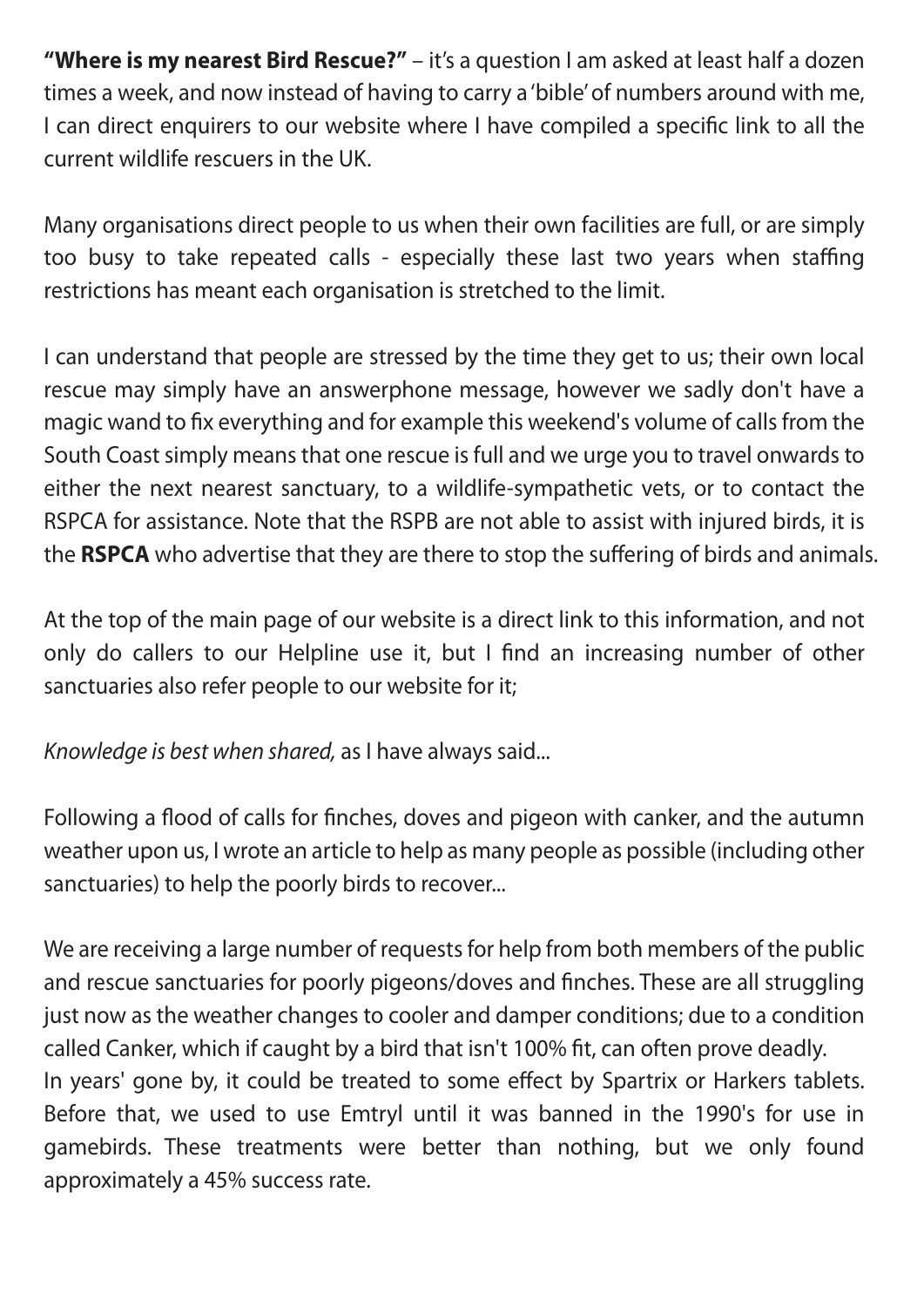Following some in-depth research, I discovered Ronivet manufactured by Vetafarm in Australia; and haven't looked back since. This has been like a wonder-drug and saved literally thousands of lives - just in our hospitals alone, and I would reckon a recovery-rate of around 96% even for some really severe cases. However please DO follow the dosage instructions carefully as it is a powerful medicine.

I know many sanctuaries repeatedly seek our advice on treatments, and both the Website and Newsletter has become a mine of information for so many people, so I am sharing this information in the hope that many more lives can be saved.

In the meantime, please can everyone ensure that the bird feeders and water dishes in our yards and gardens are thoroughly cleaned at least weekly, as it is mouldy food which causes the majority of Canker cases, which is then easily transmitted to other birds of any species at the communal drinking/bathing areas?

At the end of the month, David reported from Three Owls Wood;

*Following the success of last years' experiment in regenerative agriculture that saw orchid numbers boom we have taken delivery of 11 Cheviot sheep, our Winter Workers. They will eat out much of the undergrowth over the next few months, clearing the way for the spring flowers.*

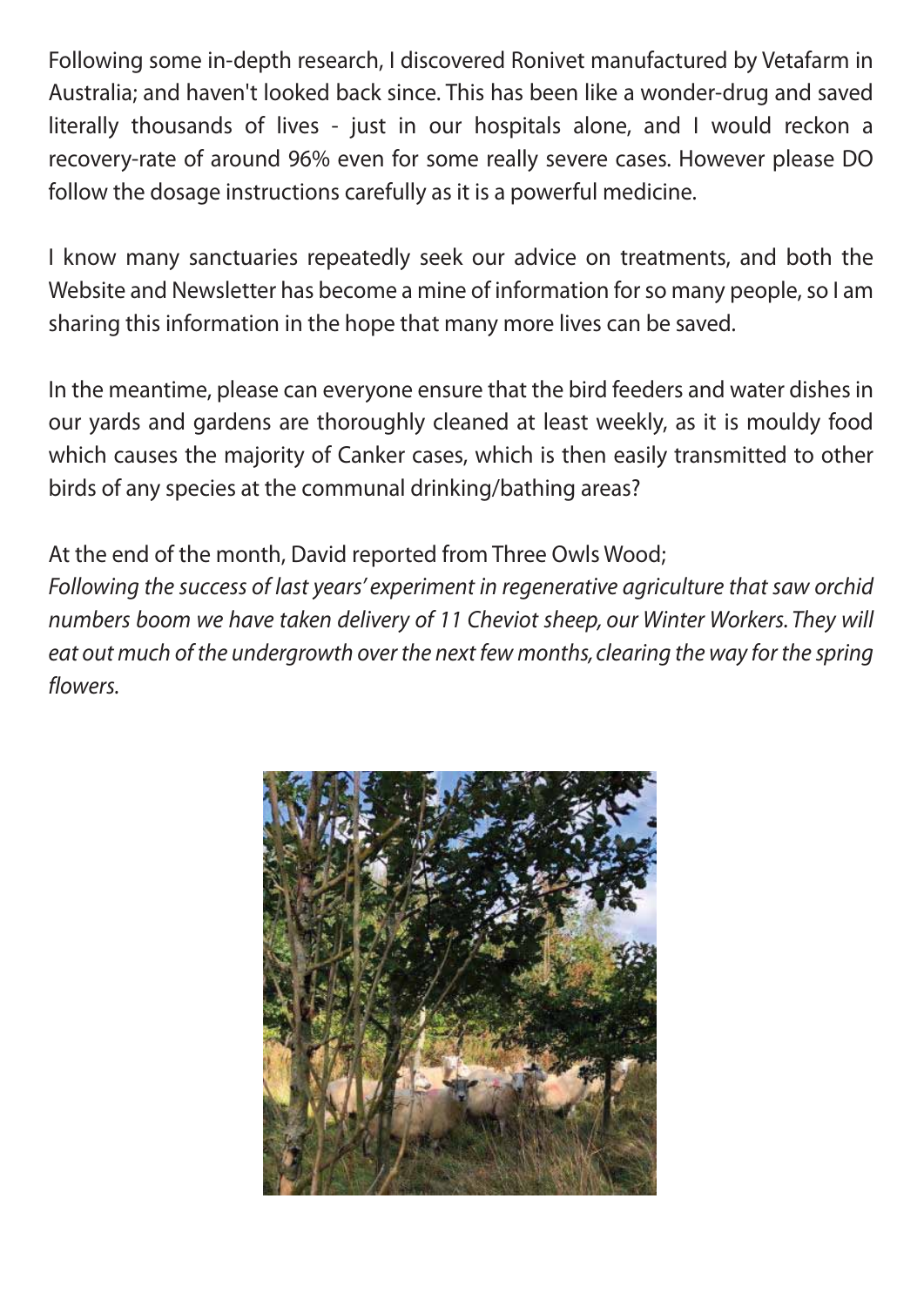In **October** we took a breather and had more of a rested month following a hectic year so far. There was a further trip up to Knoxwood to drop off a huge amount of donated items, including foodstuffs to help save the charity funds - so very much stretched these past two years.

We also gave hands-on support to another wildlife rescue locally, with the release of a rehabilitated mute swan.

In **November** David reported receiving the new recruits onto the Doctors Rest nature reserve;

We have 15 acres planted as a wild flower meadow but we need to get rid of all that growth over winter so the spring flowers can see the Sun, so pleased to have 52 volunteers to do this for me; Sheep!



Showing my age here now, but back in the early 1980's I recalled the phrase "Milk's got a lotta bottle". My thoughts on dealing with THIS bird, was that "This was a lotta beak"!!

Many people have seen an adult gannet either in person or in the media, as they dive headfirst into the ocean from heights of up to 100 feet in order to catch their food ... but not so many have seen a juvenile gannet such as this.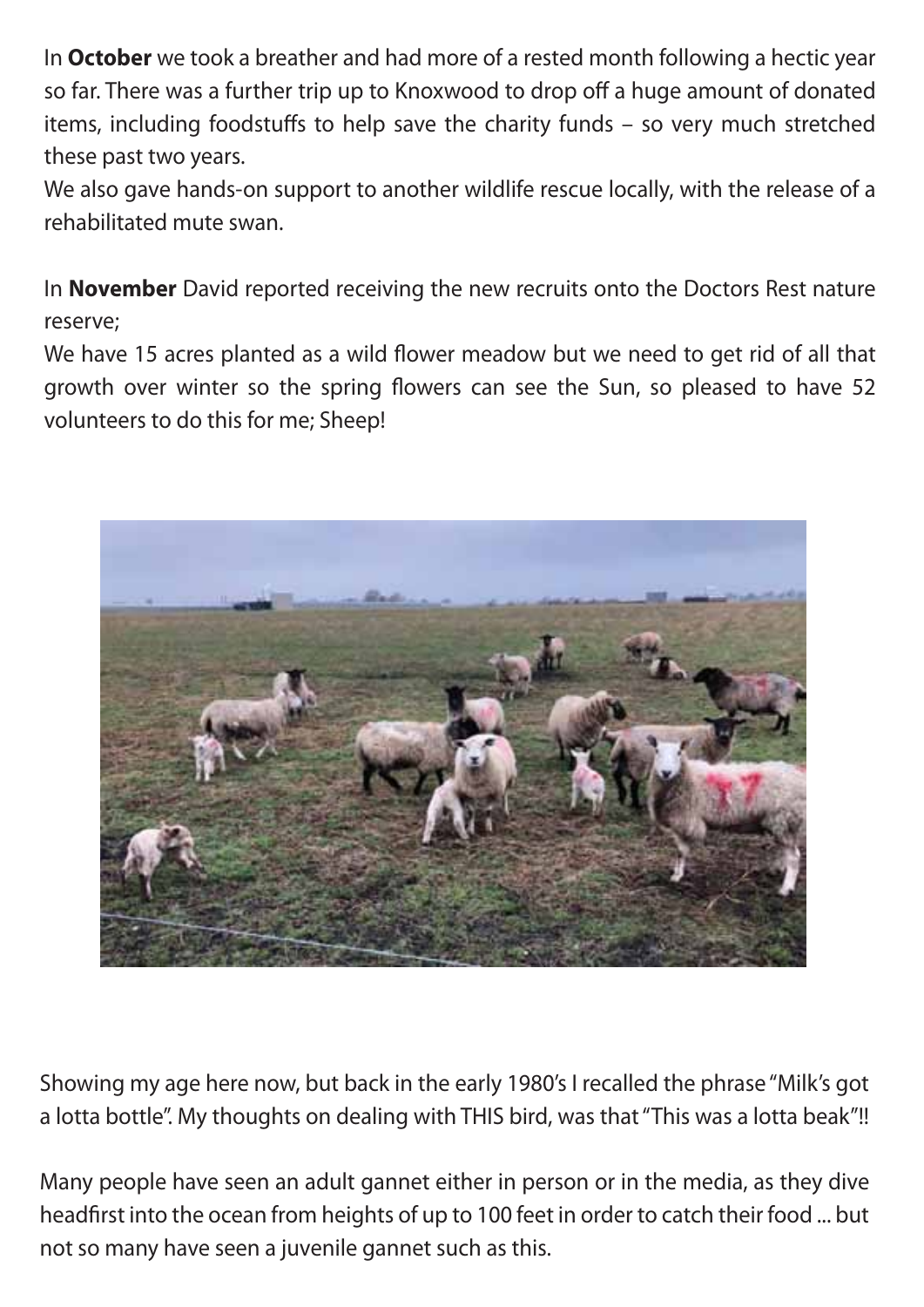qually beautiful plumage; the adults have a lovely rich creamy-white body with pale yellow head and black wing-tips...not forgetting those piercing slate-blue eyes. The beak is razor-sharp - designed to hold onto a slippery fish, which forms the vast majority of their diet, though they do also eat squid and shrimp on occasion.

Here we have the juvenile which is a sooty brown mottled plumage, which becomes increasingly white over the five years it takes to mature. Although not yet full-grown, our gannet today was already a good two foot in length (24"), but when full grown can get to 36-43" in size; equivalent to that of a goose.

Today we were transporting it up to the hospitals at Carlisle, ready for release in a couple of days time; it had been found crash-landed inland in West Yorkshire, and Meltham Wildlife Rescue had looked after it and been building it up on a rich fish diet to prepare it for life back at sea.

We have cared for many gannets over the years at Three Owls, both those who have passed through our care and been released back to the wild, and occasionally those who chose not to return but to live out their lives in a large aviary with cliff feature and running pond. They eat a fair amount and would happily eat full herrings (swallowed whole, head-first), or even 'make do' with a dozen sardines or mackerel.

Our grateful thanks to both Kathy at Meltham, and George, Emma & Glen at Knoxwood for their assistance in her care and return to the wild.

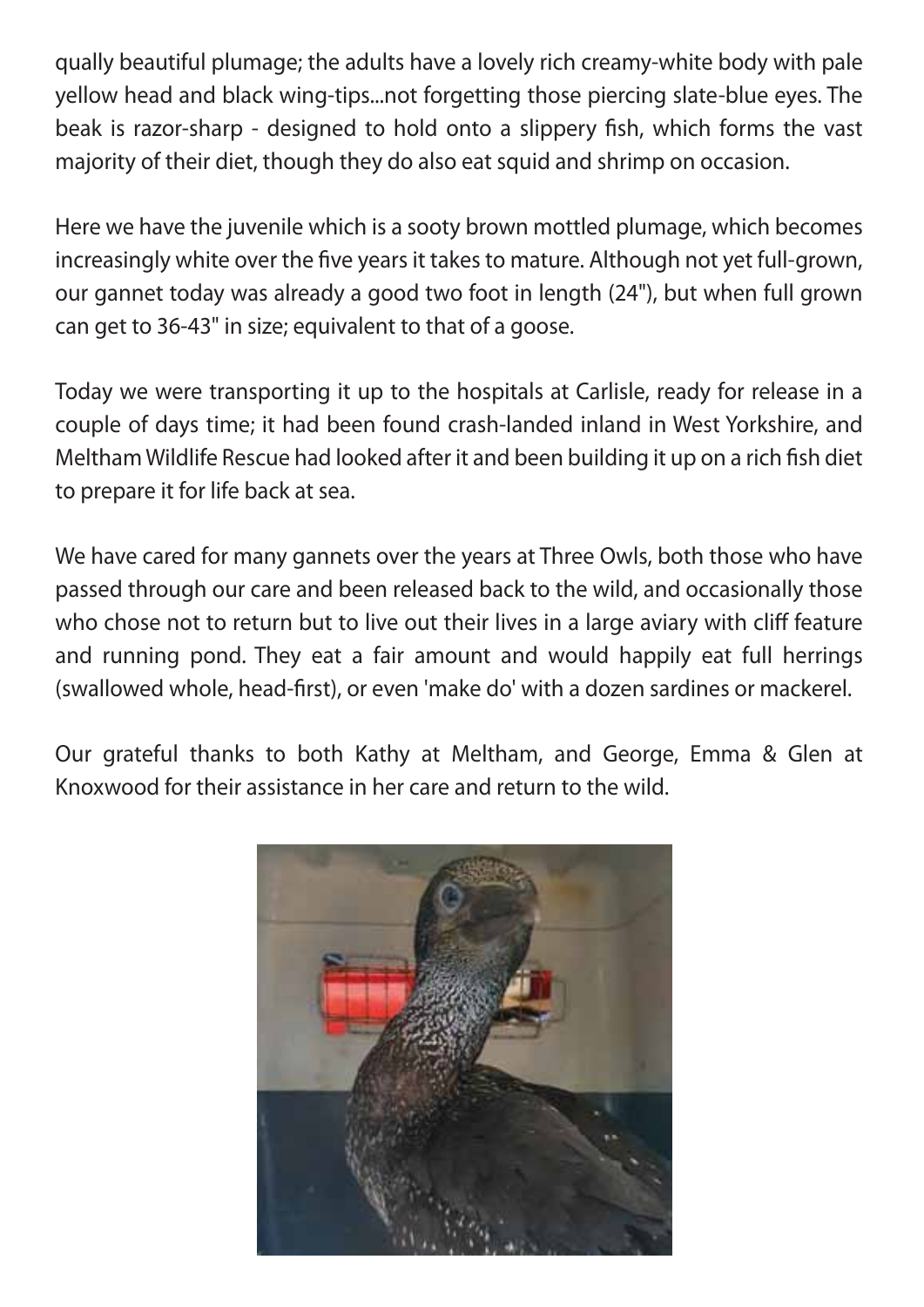**Storm Arwen;** Well, it's been a wild night we endured, especially the early hours of this morning.

It's now 8.30pm and the electric has finally come back on, having gone off around 1am this morning. The mobile phone signal is none-existent at present; callers are simply reporting a buzz and no dial-tone, or it just reverts to the voicemail. Please use WhatsApp in the meantime, or send a message, and I'll either collect/return your messages or we may get a signal when out of the area. Please be patient; all of the networks bar O2 are currently down.

The Home Reserve has taken quite a battering, and we have 11 trees either badly damaged or down altogether. One of the standing-dead trees that the woodpeckers nest in was so violently shaken that all of the bark has dropped off - yet still stayed standing. However others have been felled or the trunks completely snapped.

I will have a tidy-up in the New Year and sort out any repairs needed once the felled trees have dried out a little for logging-up. At least I can create some new bug shelters from some of the logs - which in turn provide food and shelter for some of the residents on the nature reserve.

Thankfully no-one connected with Three Owls was hurt - yes there is damage but this can be repaired or replaced. We still have limited reception on the Helpline, and Three Network cannot confirm when the mast repairs will be completed. We will persevere for the time being, though I have to admit it is frustrating when O2 presently offer a better service - watch this space...

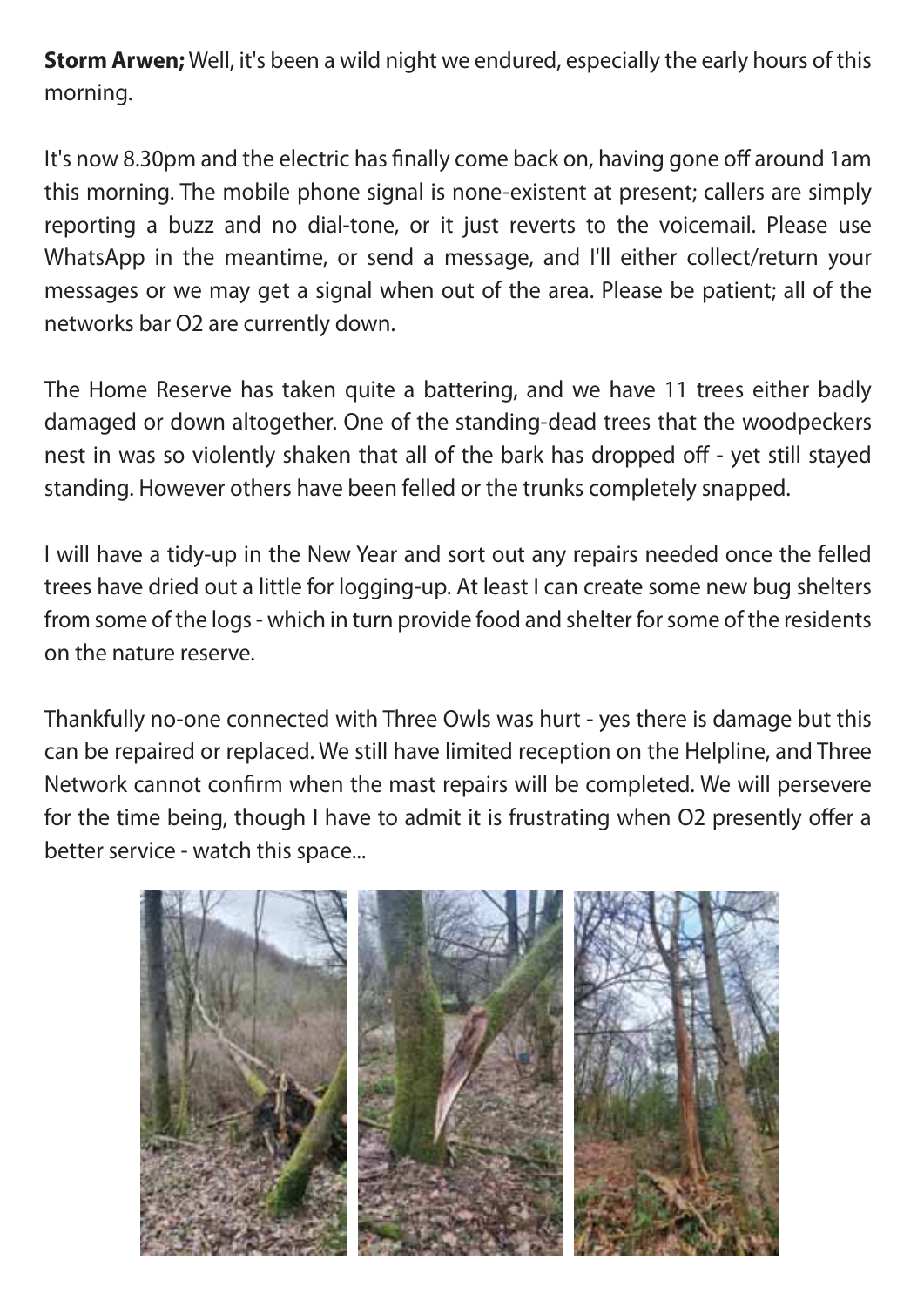Finally **December** was upon us, and once again I was saying a huge Well Done once again to our stalwart fundraisers, who shop online via the Easyfundraising website; a further cheque totalling £45.28 has just been received in the office - with the damage from the Storm last month very much in our minds, this could not have come at a more welcome time. Please do continue to bear us in mind when shopping online.

| easyfundraising<br><b>Barclays</b><br>I Churchill Place, London ETA SHP                                                                                                                                                                                                                                                                                                            |                                                |
|------------------------------------------------------------------------------------------------------------------------------------------------------------------------------------------------------------------------------------------------------------------------------------------------------------------------------------------------------------------------------------|------------------------------------------------|
| <b>HETSIJTI®</b>                                                                                                                                                                                                                                                                                                                                                                   | $20 - 05 - 05$<br>73740476<br>HATOT DECTTTERES |
| 744234xx + Three Outs Bird Sanctuary & Reservement                                                                                                                                                                                                                                                                                                                                 | F. LASSIERE                                    |
| OUL RESERVANCE CONTRACTORS AND RE-<br>FORTH ATLK ROUNDE AND TAXAPPEREDRE PUBLIC<br>**************************************<br><b>FURL FORFITTING POINGS AND TREDITY FIGHT PERCE TRED TO A CAN SO SAVINAL K</b><br>I FERE ON Thee las and Section & Gener, \$10000, high dist limits of a FO-<br>A Retener STATION ISSUED THESE KEIN FORTY FAT HOURS FOR THEFTY EXHIBIT<br>日式アスミングドマ | PHS<br>Milia                                   |
| #744239# 20#05854 93740420#                                                                                                                                                                                                                                                                                                                                                        |                                                |

I ran an article about Bird Flu mid-December, following a number of frustrated callers reporting that their local rescue centre was not accepting casualties and blaming Bird Flu for this;

It's a subject very much in the news at present and a hot topic between all the wildlife rescues too.

Of course bird flu is around all year round, but we tend only to hear about it in the news when the poultry farms are nearing capacity with full-grown birds ready for the Festive table. While an outbreak can be catastrophic for all the birds in any one farm, there is also the risk it could spread to wild birds and then transported around the country.

All the rescue sanctuaries we work with have their own protocols in place to protect their resident birds, and some may deem in necessary to stop casualty admittances if there is a local outbreak, or perhaps restrict admittance to those solely coming from vets where the bird has been checked out before being taken to the rescue. Please be patient with these organisations - if one infected bird is admitted, it could be the death-knell for

EVERY bird on those premises; the Rescue Sanctuary is simply doing its duty by those currently in their care; to protect their welfare, and not simply obstructing an admittance.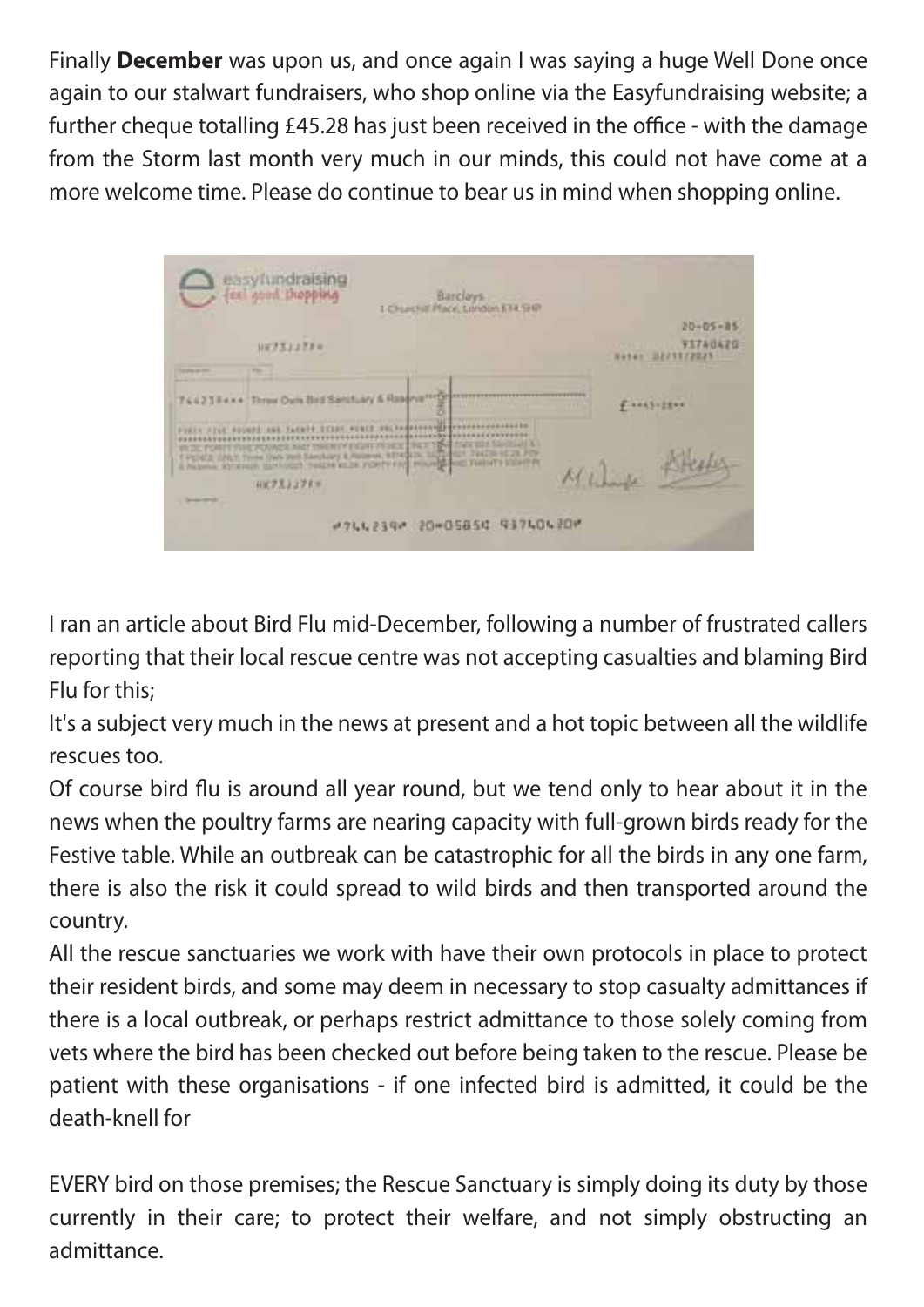If your local rescue is not admitting, then use the links from the top of our main website page to locate your nearest alternative wildlife rescue organisation.

*"Eternally Grateful"* was a phrase presented to me between Christmas and New Year - which was most unexpected...

Those were the words presented to me earlier today, when speaking for the first time to the family of two of our departed subscribers.

I had set aside the day to update with the latest donations received, both just prior to and over Christmas. There was a lovely gift received at 04.22 on Christmas morning and I mused as to whether it was after a late night out, or perhaps an early morning riser like me.

Our late supporters' relatives introduced themselves as "the family of ..."; a lovely couple who had supported Three Owls regularly for decades, then fell on harder times towards the end of the 1990's. At that time, the newsletter was obtained through an annual subscription of £10, rising to £12 a few years later as costs to the charity rose accordingly. I can still remember their letter coming to say that they still wished to support us, but could no longer afford to do so as every penny had to count. Recognising genuine hardship I thus created a concessionary rate for those I felt circumstances dictated, and thus we were still able to correspond at least twice-yearly until the end, and as always we find other ways that people can support us than in a monetary sense.

Whilst I knew they (and others) appreciated being able to keep in touch through their own level of contributions, it was pressed home today just how much this gesture had meant, and the difference it had made to the couple's lives, has left me very humbled, as I feel Three Owls is and always has been, a team effort.

At Three Owls we do not seek recognition for our work with the birds and wildlife and everything that comes with it; nor do we expect to be rewarded for such ... we are content with the wonderful way that Nature itself rewards us in taking a scrap of feathers into our care, feeding, mending, nourishing it until it is fit to fly free again once more. Any genuine rehabilitator will be able to tell you of the special feeling when releasing something back to the Wild, which having been given the correct care and treatment, is able to regain its true wild-life once more.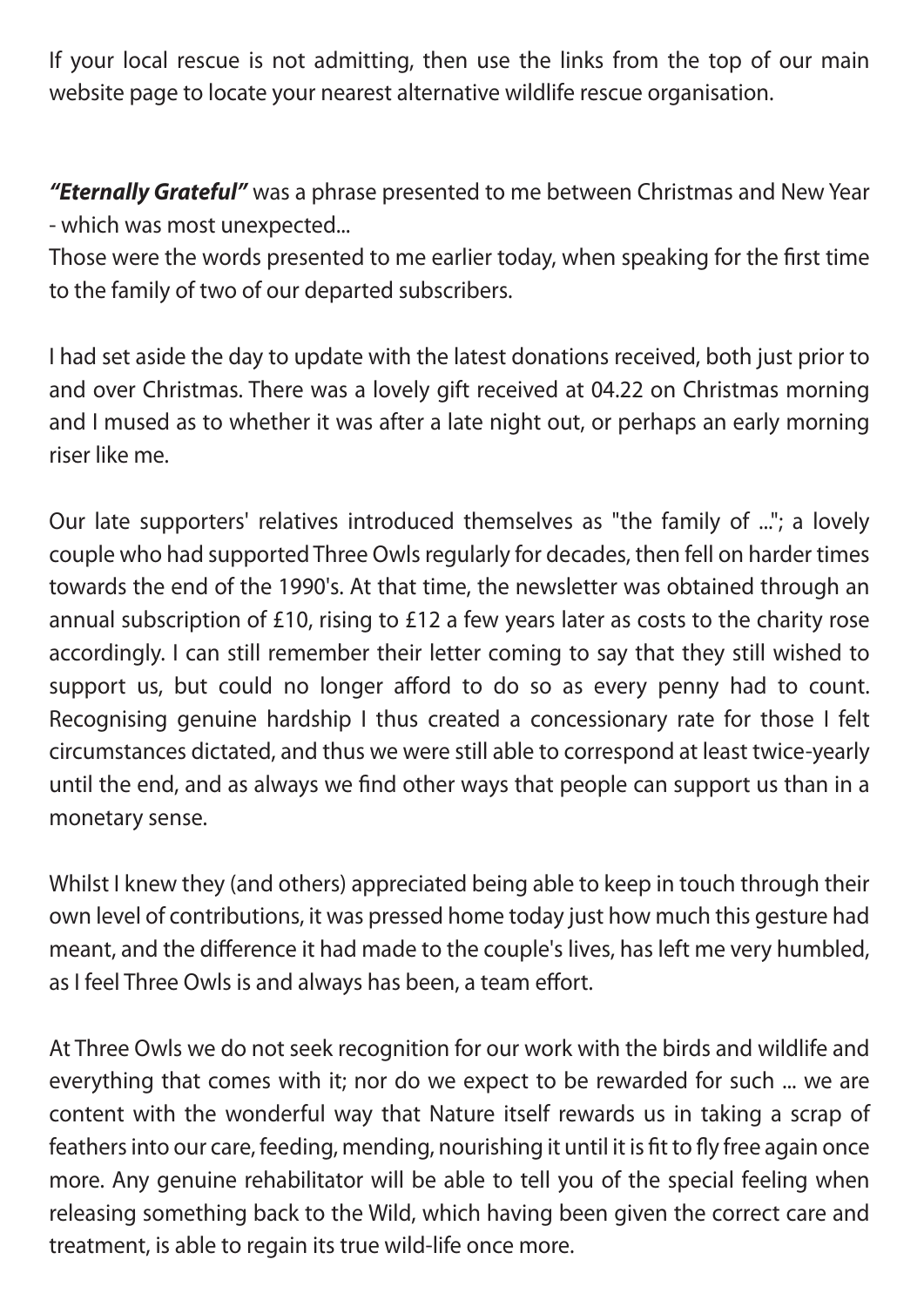Furthermore our increased work on the nature reserves provides and enhances the habitat for so many endangered birds, and also gives us secure locations to release rehabilitated wildlife onto. It too is extremely rewarding to see barren land or perhaps a horse-field, or even intensively farmed land - turned into a thriving nature reserve for numerous species to dwell within.

It's been another busy day at Three Owls with requests for assistance coming in from many different quarters. As I am typing this, another mute swan has come down in a field due to the fog in West Yorkshire; it is walking well and if it doesn't take off again shortly, should be fine overnight and will get going again at first light tomorrow.

To round off the year, we reminded people to consider us for any rooted Christmas Trees – to plant out on the Home Reserve. We had a lovely response, and have two lovely healthy trees to add to the collection on the Reserve. Many thanks to Jennifer and Richard for these welcome gifts.

*STOP PRESS: early in the New Year we made the leap of faith and moved the Helpline service under the care of O2; so far so good, and with a new handset to boot, it's very much 'all systems go' once more.*

Many thanks once again for your ongoing support. Nigel.